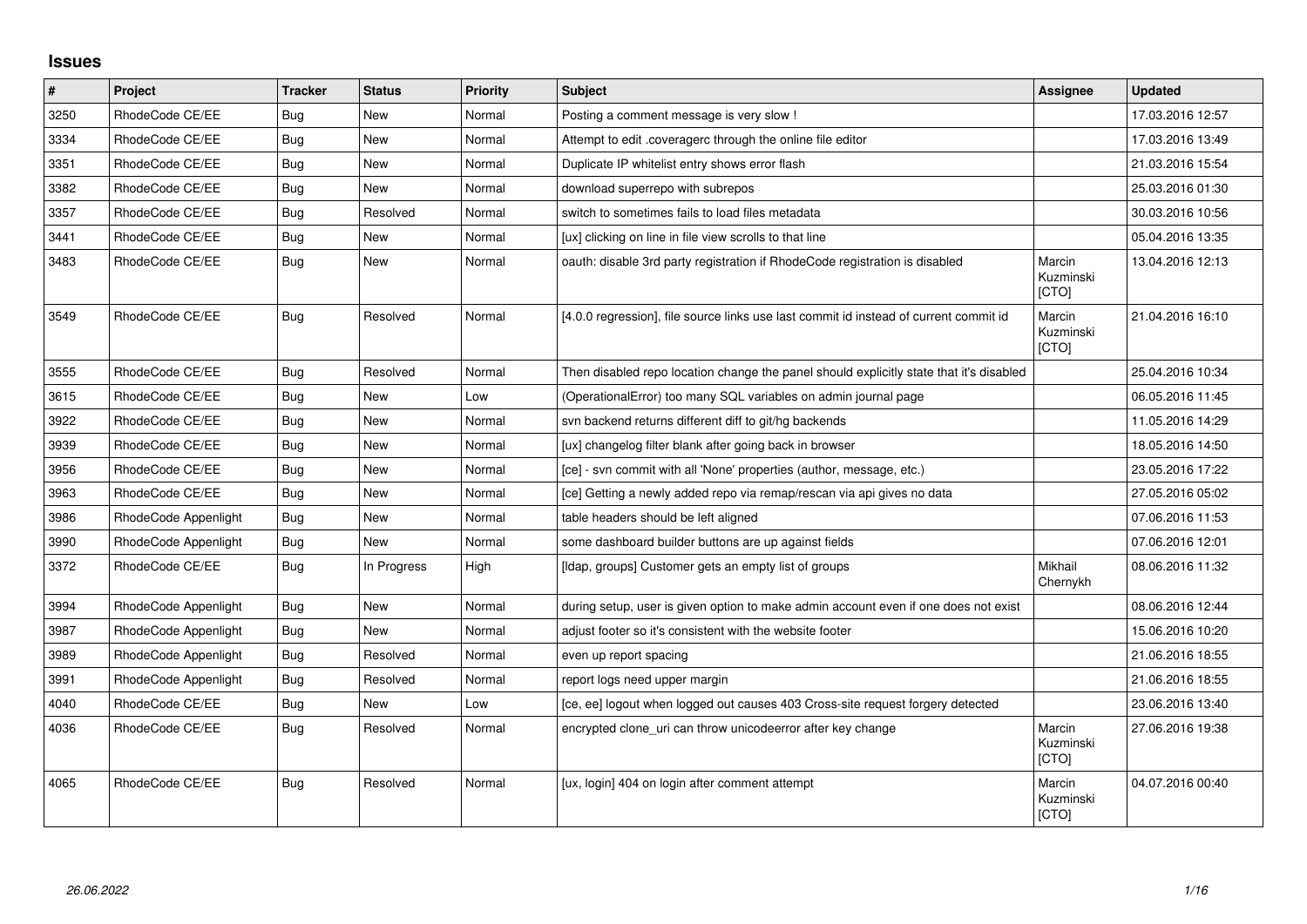| $\pmb{\#}$ | Project         | <b>Tracker</b> | <b>Status</b> | <b>Priority</b> | <b>Subject</b>                                                                                                     | Assignee                     | <b>Updated</b>   |
|------------|-----------------|----------------|---------------|-----------------|--------------------------------------------------------------------------------------------------------------------|------------------------------|------------------|
| 4035       | RhodeCode CE/EE | Bug            | In Progress   | Normal          | failed to create whoosh index                                                                                      | Marcin<br>Kuzminski<br>[CTO] | 06.07.2016 00:04 |
| 4091       | RhodeCode CE/EE | Bug            | Resolved      | Normal          | [ce, ee] Redmine integration blocks for 30 seconds if redmine server not available                                 | Daniel D                     | 15.07.2016 12:26 |
| 3971       | RhodeCode CE/EE | Bug            | Resolved      | Normal          | [ce, vcs] Merge requests/Pull requests failing due to rebase problem                                               | Johannes<br>Bornhold         | 19.07.2016 15:54 |
| 4110       | RhodeCode CE/EE | Bug            | In Progress   | Normal          | [ce, ee] repos can be named _admin, _static                                                                        | Daniel D                     | 20.07.2016 19:51 |
| 4092       | RhodeCode CE/EE | <b>Bug</b>     | Feedback      | Normal          | [ce, ee] Redmine/JIRA integrations - smart commits                                                                 | Daniel D                     | 21.07.2016 12:59 |
| 3022       | RhodeCode CE/EE | Bug            | <b>New</b>    | Normal          | SVN support with repositories groups                                                                               |                              | 26.07.2016 18:25 |
| 4154       | RhodeCode CE/EE | Bug            | New           | Low             | [ce, ee] user register via github captcha                                                                          |                              | 05.08.2016 22:51 |
| 3923       | RhodeCode CE/EE | <b>Bug</b>     | <b>New</b>    | Normal          | odd exception on running internal-code                                                                             |                              | 09.08.2016 10:54 |
| 2264       | RhodeCode CE/EE | <b>Bug</b>     | Resolved      | Normal          | New user password change doesn't actually require a password change.                                               |                              | 12.08.2016 16:01 |
| 4173       | RhodeCode CE/EE | Bug            | Resolved      | Urgent          | [ce, ee] mysql recycle pool timeout not working                                                                    | Daniel D                     | 16.08.2016 22:02 |
| 4116       | RhodeCode CE/EE | Bug            | New           | High            | [ee] Starting EE or running paster commands like setup-rhodecode does not work<br>without setting LC_ALL properly. |                              | 18.08.2016 21:03 |
| 4188       | RhodeCode CE/EE | Bug            | New           | Normal          | [tests, svn] changeset tests produce different results for svn                                                     |                              | 22.08.2016 09:54 |
| 4190       | RhodeCode CE/EE | Bug            | New           | Normal          | [tests] fix or remove rst xss inline test                                                                          |                              | 22.08.2016 12:15 |
| 4189       | RhodeCode CE/EE | <b>Bug</b>     | New           | Normal          | [tests, git] count of commit ids is different for git than hg when comparing remote                                |                              | 22.08.2016 12:34 |
| 4184       | RhodeCode CE/EE | Bug            | Resolved      | High            | fix content INT overflow bug                                                                                       | Marcin<br>Kuzminski<br>[CTO] | 23.08.2016 10:31 |
| 4166       | RhodeCode CE/EE | Bug            | Resolved      | Urgent          | [ce] Rhodecode crashing after MySQL error                                                                          |                              | 23.08.2016 23:35 |
| 4223       | RhodeCode CE/EE | <b>Bug</b>     | Resolved      | High            | [git, tags] annotated tags not appearing in UI                                                                     | Daniel D                     | 12.09.2016 06:12 |
| 4208       | RhodeCode CE/EE | <b>Bug</b>     | New           | Normal          | [ce, ee] test errors get hidden by error page                                                                      | Daniel D                     | 14.09.2016 12:00 |
| 4199       | RhodeCode CE/EE | Bug            | Resolved      | High            | investigate: ongoing SSL problems when switching to 4.X from 3.X                                                   | Johannes<br>Bornhold         | 15.09.2016 13:14 |
| 4206       | RhodeCode CE/EE | Bug            | Resolved      | High            | Error creating SVN groups                                                                                          |                              | 15.09.2016 13:24 |
| 4178       | RhodeCode CE/EE | Bug            | Resolved      | Normal          | RhodeCode EE OVA VM wont run on a ESX 6.0 host                                                                     | Marcin<br>Kuzminski<br>[CTO] | 15.09.2016 13:25 |
| 4233       | RhodeCode CE/EE | Bug            | Resolved      | High            | slack, git push problem                                                                                            | Daniel D                     | 26.09.2016 11:56 |
| 4121       | RhodeCode CE/EE | Bug            | Resolved      | Normal          | [ce, ee] server announcement has extra margin                                                                      | Lisa Quatmann                | 26.09.2016 14:00 |
| 4247       | RhodeCode CE/EE | Bug            | Resolved      | Normal          | [vcs] Using current time as timestamp during archive creating leads to changing<br>hashes                          | Martin<br>Bornhold           | 28.09.2016 12:07 |
| 4254       | RhodeCode CE/EE | <b>Bug</b>     | Resolved      | Normal          | [frontend] 500 Internal Server Error with i18n-ed pages                                                            | Lisa Quatmann                | 30.09.2016 14:38 |
| 4255       | RhodeCode CE/EE | Bug            | <b>New</b>    | Normal          | [translation, i18n] translation not being applied to integrations pages                                            |                              | 30.09.2016 15:56 |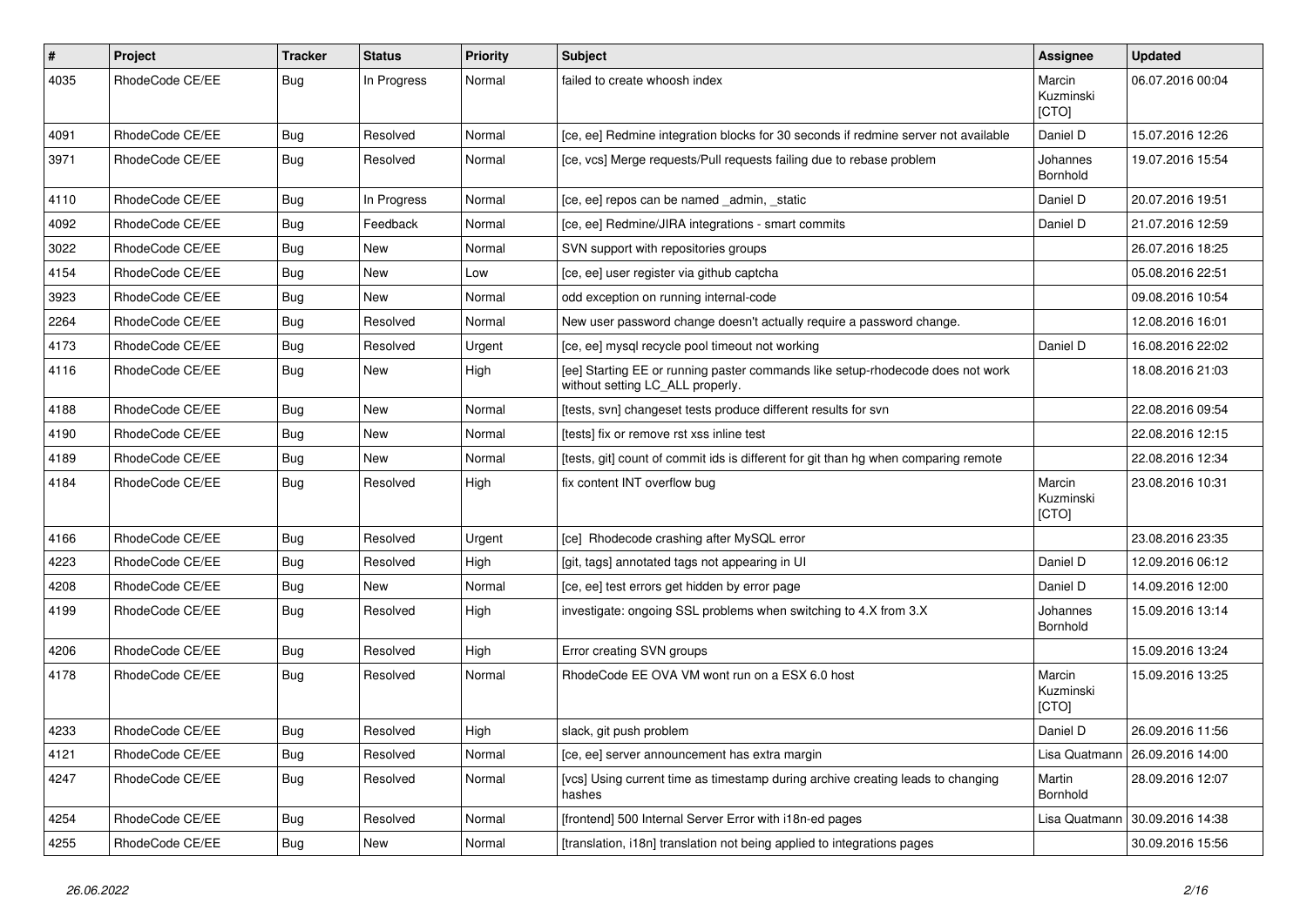| $\pmb{\#}$ | Project         | Tracker    | <b>Status</b> | <b>Priority</b> | Subject                                                                                                              | Assignee                     | <b>Updated</b>                   |
|------------|-----------------|------------|---------------|-----------------|----------------------------------------------------------------------------------------------------------------------|------------------------------|----------------------------------|
| 4256       | RhodeCode CE/EE | <b>Bug</b> | New           | Normal          | [ce, ee, ux] Source code highlight colors conflict with red/green inserted/deleted<br>blocks                         | Daniel D                     | 03.10.2016 05:00                 |
| 3488       | RhodeCode CE/EE | <b>Bug</b> | Resolved      | Normal          | [frontend, styling] update icon font                                                                                 |                              | Lisa Quatmann   04.10.2016 13:27 |
| 4268       | RhodeCode CE/EE | <b>Bug</b> | Resolved      | High            | [ee] default reviewers from changed lines is returning wrong values                                                  | Daniel D                     | 06.10.2016 14:35                 |
| 4250       | RhodeCode CE/EE | <b>Bug</b> | Resolved      | Normal          | Adding a reviewer into existing PR doesn't set a reason.                                                             | Marcin<br>Kuzminski<br>[CTO] | 07.10.2016 20:05                 |
| 4224       | RhodeCode CE/EE | Bug        | Resolved      | Normal          | [docs] update docs re: removing old instances when switching editions                                                | Lisa Quatmann                | 11.10.2016 15:36                 |
| 4273       | RhodeCode CE/EE | <b>Bug</b> | Resolved      | Urgent          | GIT executable not seen by vcsserver                                                                                 | Martin<br>Bornhold           | 13.10.2016 15:45                 |
| 4266       | RhodeCode CE/EE | Bug        | Resolved      | Normal          | Error 500 on integrations page after setting up Webhook                                                              |                              | 17.10.2016 15:35                 |
| 4285       | RhodeCode CE/EE | <b>Bug</b> | New           | Normal          | Intermittent error while trying to create or fork a repository                                                       |                              | 17.10.2016 22:42                 |
| 4278       | RhodeCode CE/EE | <b>Bug</b> | Resolved      | Normal          | [admin] Clicking the save button in admin -> settings -> issue tracker leads to<br>exception if no patterns entered. | Daniel D                     | 18.10.2016 13:38                 |
| 4271       | RhodeCode CE/EE | Bug        | Resolved      | Normal          | Browsing new repository groups via SVN issue                                                                         | Martin<br>Bornhold           | 19.10.2016 11:11                 |
| 4279       | RhodeCode CE/EE | Bug        | Resolved      | Normal          | re-captcha validation is broken                                                                                      | Martin<br>Bornhold           | 26.10.2016 22:27                 |
| 3950       | RhodeCode CE/EE | Bug        | Resolved      | Normal          | [ce, ee] trying to merge pr against a deleted branch/bookmark breaks the pr page                                     | Martin<br>Bornhold           | 27.10.2016 16:12                 |
| 4277       | RhodeCode CE/EE | Bug        | Resolved      | Normal          | [frontend] System info page does not work correctly in safari.                                                       | Martin<br>Bornhold           | 04.11.2016 12:08                 |
| 4296       | RhodeCode CE/EE | <b>Bug</b> | Resolved      | Normal          | [ee] Can not create pull requests with reviewers.                                                                    | Daniel D                     | 07.11.2016 21:17                 |
| 4276       | RhodeCode CE/EE | <b>Bug</b> | Resolved      | Normal          | System info page uses mercurial/git versions from RhodeCode instead of VCSServer                                     | Marcin<br>Kuzminski<br>[CTO] | 14.11.2016 21:19                 |
| 4304       | RhodeCode CE/EE | Bug        | Resolved      | High            | Search: Internal Server Error                                                                                        |                              | 26.11.2016 16:26                 |
| 4675       | RhodeCode CE/EE | <b>Bug</b> | Resolved      | Normal          | Disk free inodes are displayed incorrectly                                                                           |                              | 13.12.2016 22:41                 |
| 4676       | RhodeCode CE/EE | <b>Bug</b> | Resolved      | Normal          | Some admin passwords can make installation fail                                                                      |                              | 16.12.2016 16:16                 |
| 5153       | Documentation   | <b>Bug</b> | Resolved      | Normal          | Documentation: /tmp permissions                                                                                      |                              | 04.01.2017 13:02                 |
| 5164       | RhodeCode CE/EE | <b>Bug</b> | Resolved      | Normal          | non-web calls are leaking session objects                                                                            |                              | 13.01.2017 01:30                 |
| 1404       | RhodeCode CE/EE | <b>Bug</b> | Resolved      | Normal          | clone of really huge git repo (4gb) causes pyro to explode                                                           |                              | 07.02.2017 14:52                 |
| 5210       | RhodeCode CE/EE | Bug        | Resolved      | Normal          | webook problems                                                                                                      |                              | 13.02.2017 19:43                 |
| 4274       | RhodeCode CE/EE | Bug        | Resolved      | Normal          | 500 error when push big objects                                                                                      |                              | 13.02.2017 19:53                 |
| 5213       | RhodeCode CE/EE | <b>Bug</b> | Resolved      | Normal          | Fixing Apache Proxy timeout issues                                                                                   |                              | 14.02.2017 09:44                 |
| 5218       | RhodeCode CE/EE | Bug        | New           | Normal          | 500 when forking repository, when using special chars in password.                                                   |                              | 19.02.2017 21:46                 |
| 5227       | RhodeCode CE/EE | <b>Bug</b> | New           | Normal          | 400 during a svn checkout, file with special chars                                                                   |                              | 23.02.2017 17:43                 |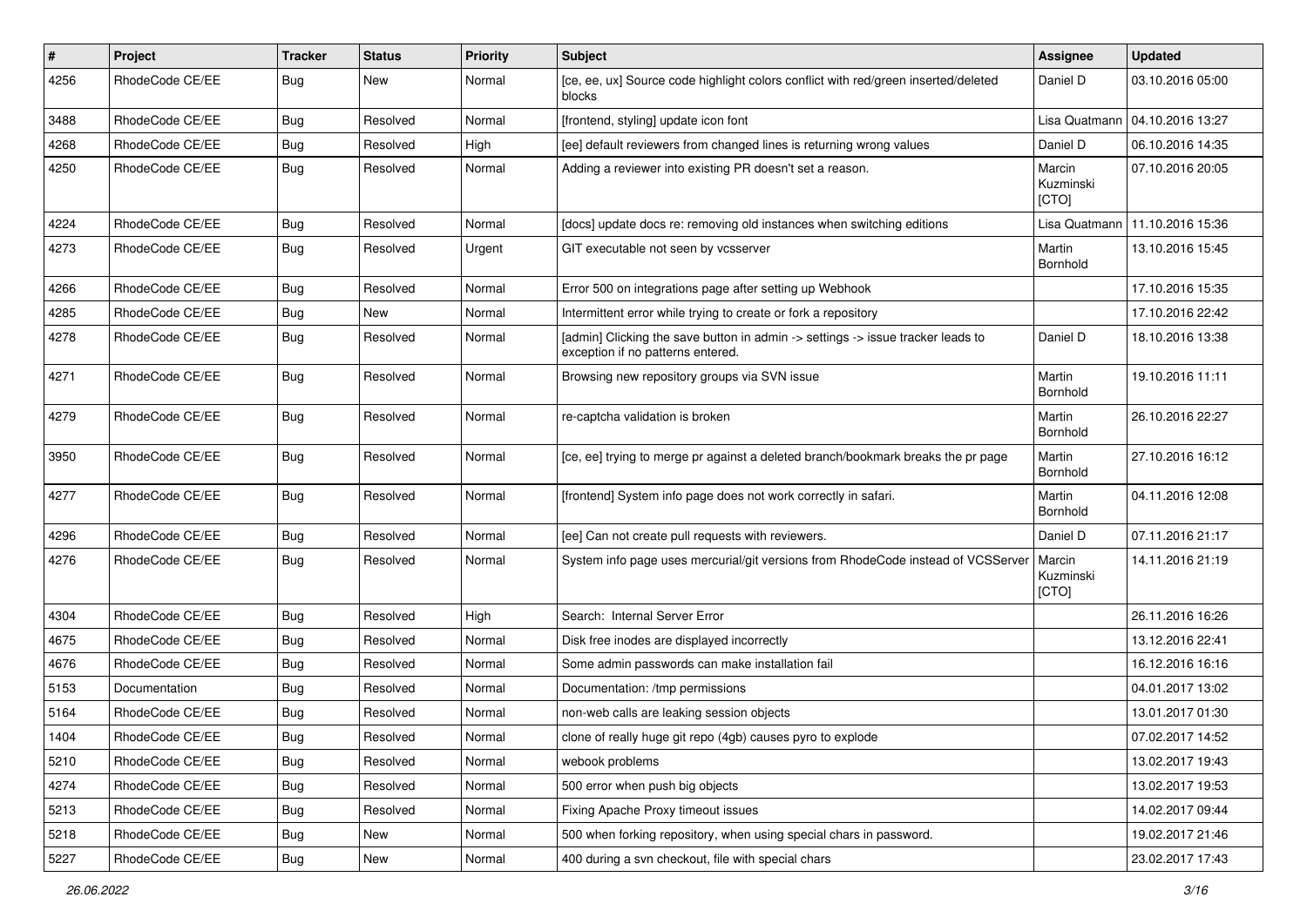| #    | Project              | <b>Tracker</b> | <b>Status</b> | <b>Priority</b> | <b>Subject</b>                                                                                                                                                                       | <b>Assignee</b>              | <b>Updated</b>   |
|------|----------------------|----------------|---------------|-----------------|--------------------------------------------------------------------------------------------------------------------------------------------------------------------------------------|------------------------------|------------------|
| 5248 | Documentation        | Bug            | New           | Normal          | Installation of rhodecode-tools                                                                                                                                                      |                              | 16.03.2017 16:35 |
| 5257 | RhodeCode CE/EE      | Bug            | New           | Normal          | Git repository with big binary file provokes error and strange behavior/memory leak<br>of RH.                                                                                        | Marcin<br>Kuzminski<br>[CTO] | 23.03.2017 22:02 |
| 4306 | RhodeCode CE/EE      | Bug            | Resolved      | Normal          | Issue to push file with character # on a SVN                                                                                                                                         |                              | 03.04.2017 16:44 |
| 5266 | RhodeCode CE/EE      | Bug            | Resolved      | Normal          | Validate if changes in target branches get's propagated on Pull request updates                                                                                                      |                              | 05.04.2017 18:10 |
| 5259 | RhodeCode CE/EE      | Bug            | Resolved      | Normal          | user-journal storage changes                                                                                                                                                         |                              | 12.04.2017 00:04 |
| 5277 | RhodeCode CE/EE      | <b>Bug</b>     | Resolved      | Normal          | table id=user_list_table - Ajax error                                                                                                                                                |                              | 13.04.2017 01:04 |
| 5342 | RhodeCode Appenlight | Bug            | New           | Low             | Broken link [Applications Modify application]                                                                                                                                        |                              | 21.06.2017 21:21 |
| 5347 | Documentation        | Bug            | New           | Normal          | Post Install steps should include Apache or Nginx setup.                                                                                                                             |                              | 06.07.2017 10:23 |
| 5348 | Documentation        | Bug            | New           | Normal          | Uninstall documentaion missing some steps                                                                                                                                            |                              | 06.07.2017 10:25 |
| 5337 | RhodeCode CE/EE      | Bug            | Resolved      | Normal          | Possible memory leak after few Git Pull Requests                                                                                                                                     |                              | 08.08.2017 13:08 |
| 5376 | RhodeCode CE/EE      | Bug            | Resolved      | Normal          | error: pretxnchangegroup.acl hook failed: acl: user "" denied on branch "default"                                                                                                    |                              | 16.08.2017 19:45 |
| 5379 | RhodeCode CE/EE      | <b>Bug</b>     | Resolved      | Normal          | Journal RSS feed errors                                                                                                                                                              |                              | 01.09.2017 16:40 |
| 5381 | RhodeCode CE/EE      | Bug            | Resolved      | Normal          | Email integration changeset links invalid                                                                                                                                            |                              | 06.09.2017 12:29 |
| 5380 | RhodeCode CE/EE      | Bug            | Resolved      | Normal          | repo commits pageintion error                                                                                                                                                        |                              | 06.09.2017 19:16 |
| 5405 | RhodeCode CE/EE      | Bug            | New           | Normal          | Add repository from UI leads to HTTP/404                                                                                                                                             |                              | 28.11.2017 11:39 |
| 5406 | RhodeCode CE/EE      | Bug            | <b>New</b>    | Normal          | <b>Installer Fails</b>                                                                                                                                                               |                              | 01.12.2017 11:52 |
| 5410 | RhodeCode CE/EE      | Bug            | New           | Normal          | After converting to CE, we get the following error when trying to view some repos in<br>the UI: "UnicodeDecodeError: 'ascii' codec can't decode byte" (full error in<br>Description) |                              | 25.01.2018 20:45 |
| 5433 | RhodeCode CE/EE      | <b>Bug</b>     | Resolved      | High            | RhodeCode Community 4.11 doesn't handle HG largefiles extension                                                                                                                      |                              | 01.02.2018 20:08 |
| 5436 | RhodeCode CE/EE      | Bug            | Resolved      | High            | Unable To Open Pull Request in 4.11.2                                                                                                                                                |                              | 14.02.2018 11:14 |
| 5439 | Documentation        | Bug            | <b>New</b>    | Low             | JIRA Integration description: Wrong sample link                                                                                                                                      |                              | 14.02.2018 14:25 |
| 5412 | RhodeCode CE/EE      | Bug            | Resolved      | Normal          | Webhook for "pullrequest commented" event returns incomplete data                                                                                                                    |                              | 27.02.2018 18:00 |
| 5371 | RhodeCode CE/EE      | Bug            | New           | Normal          | Comment times in Pull Requests are off by 1 day                                                                                                                                      |                              | 10.04.2018 15:11 |
| 5414 | RhodeCode CE/EE      | Bug            | New           | High            | When Opening New Pull Request, Target Revision Default Is Undesireable                                                                                                               |                              | 11.04.2018 23:20 |
| 5457 | RhodeCode CE/EE      | Bug            | Resolved      | Normal          | Internal server error on full-text search settings page with Elasticsearch                                                                                                           |                              | 16.04.2018 09:08 |
| 4109 | RhodeCode CE/EE      | Bug            | New           | Normal          | [files] The "switch to commit" widget is broken after using browser back button                                                                                                      |                              | 17.04.2018 21:50 |
| 5444 | RhodeCode CE/EE      | Bug            | Resolved      | Normal          | Error while creating a pull request on a Mercurial repository                                                                                                                        |                              | 17.04.2018 22:29 |
| 5471 | RhodeCode CE/EE      | Bug            | <b>New</b>    | Normal          | Webhook integration failing: need more than 3 values to unpack                                                                                                                       |                              | 01.06.2018 02:26 |
| 5475 | RhodeCode CE/EE      | <b>Bug</b>     | New           | Normal          | Unable to locate user in OpenLDAP directory via Idaps                                                                                                                                |                              | 08.06.2018 20:06 |
| 4089 | RhodeCode CE/EE      | Bug            | Resolved      | Normal          | svn repository does not exist                                                                                                                                                        |                              | 12.06.2018 12:29 |
| 5460 | RhodeCode CE/EE      | Bug            | New           | Low             | Repo creation stuck when remote clone returns partial http code 500                                                                                                                  |                              | 06.07.2018 19:14 |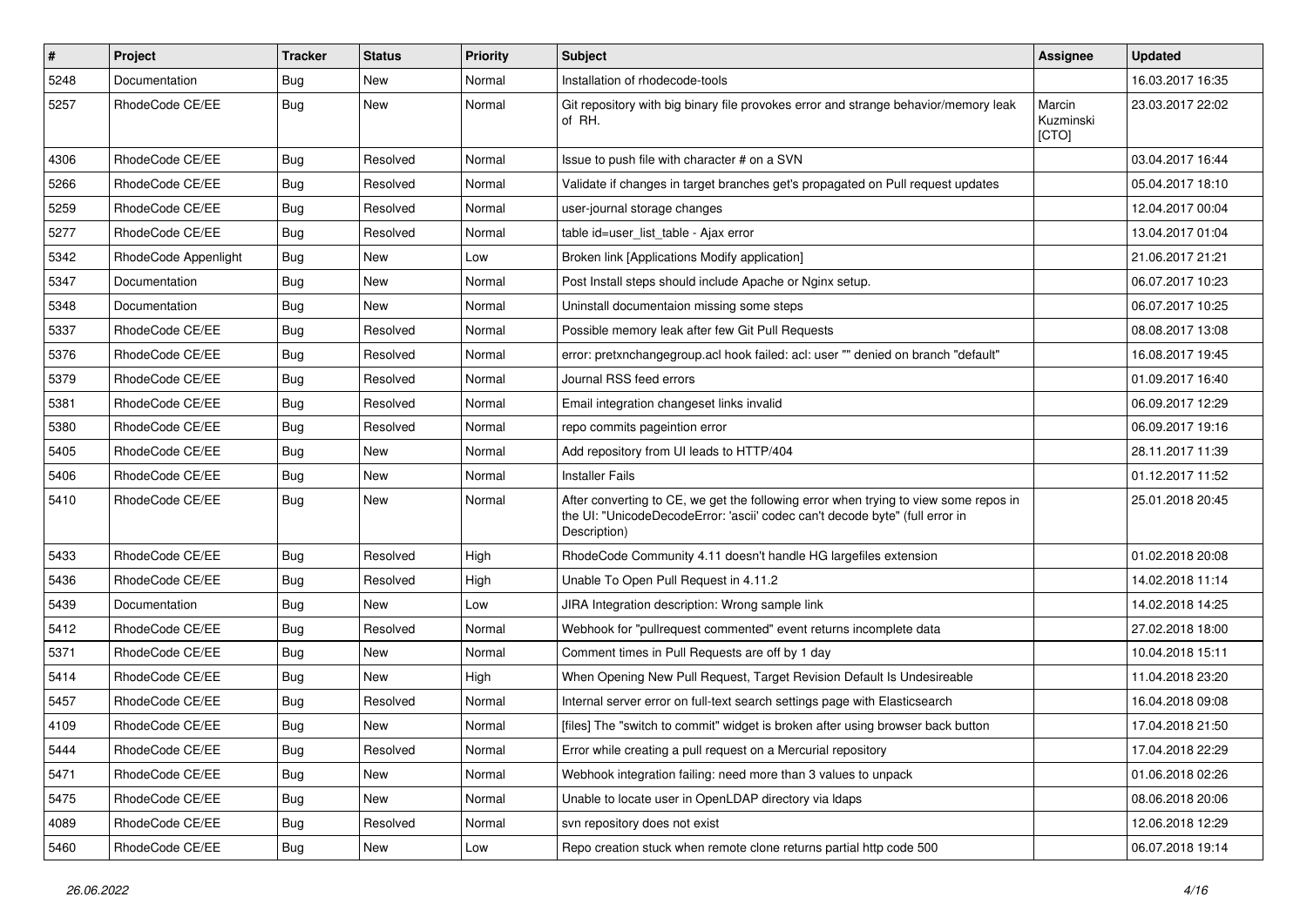| $\pmb{\#}$ | Project                  | <b>Tracker</b> | <b>Status</b> | <b>Priority</b> | <b>Subject</b>                                                                                                    | Assignee | <b>Updated</b>   |
|------------|--------------------------|----------------|---------------|-----------------|-------------------------------------------------------------------------------------------------------------------|----------|------------------|
| 5462       | RhodeCode CE/EE          | Bug            | New           | Normal          | create repo api fails with celery enabled                                                                         |          | 10.07.2018 17:49 |
| 5489       | RhodeCode CE/EE          | Bug            | Resolved      | High            | grant_user_permission_to_repo_group API call fails to set permissions on child<br>repos                           |          | 11.07.2018 09:57 |
| 5450       | RhodeCode Tools          | Bug            | New           | Normal          | rhodecode-api get_license_info no longer works                                                                    |          | 17.07.2018 15:01 |
| 5492       | RhodeCode CE/EE          | Bug            | <b>New</b>    | Normal          | VCSServer + SVN 1.10                                                                                              |          | 26.07.2018 15:01 |
| 5461       | RhodeCode CE/EE          | Bug            | Resolved      | Normal          | Changes to user group permissions via API are not audit logged                                                    |          | 30.08.2018 09:47 |
| 5500       | RhodeCode CE/EE          | Bug            | New           | Normal          | How to enable/set "RC SKIP HOOKS" to disable svn hooks?                                                           |          | 02.10.2018 07:45 |
| 5506       | RhodeCode CE/EE          | Bug            | New           | Normal          | Web UI fonts are not looking good and is difficult to read for people with low vision                             |          | 26.10.2018 09:38 |
| 5304       | RhodeCode CE/EE          | <b>Bug</b>     | Resolved      | Normal          | Email template not correct                                                                                        |          | 31.10.2018 08:36 |
| 5297       | RhodeCode CE/EE          | Bug            | Resolved      | Normal          | Locale fails on a SuSE system                                                                                     |          | 31.10.2018 08:36 |
| 5482       | RhodeCode CE/EE          | Bug            | Resolved      | Normal          | Changing a repo's 'Remote pull uri' in its Settings fails with 'No repo type specified'                           |          | 31.10.2018 08:37 |
| 5512       | RhodeCode CE/EE          | Bug            | New           | Normal          | Show commit phase in summary view                                                                                 |          | 09.11.2018 21:37 |
| 5509       | RhodeCode CE/EE          | Bug            | New           | Normal          | Remove `!important attributes` from UI elements                                                                   |          | 07.12.2018 07:40 |
| 5502       | RhodeCode CE/EE          | Bug            | Resolved      | High            | 500 error when using multiple custom branch permissions                                                           |          | 07.12.2018 09:49 |
| 5505       | RhodeCode CE/EE          | Bug            | Resolved      | Normal          | Notification emails from RhodeCode is garbled in Outlook 2016 web client                                          |          | 07.12.2018 09:49 |
| 5517       | RhodeCode CE/EE          | Bug            | Resolved      | Urgent          | Problem with upgrading to Community-4.15                                                                          |          | 11.12.2018 06:32 |
| 5519       | RhodeCode CE/EE          | Bug            | New           | High            | User unable to fork the repo despite setting Repository Forking to Disabled                                       |          | 11.12.2018 22:21 |
| 5524       | RhodeCode CE/EE          | Bug            | New           | High            | Cannot log into RhodeCode anymore                                                                                 |          | 15.01.2019 17:08 |
| 5530       | RhodeCode CE/EE          | <b>Bug</b>     | Resolved      | Normal          | Email integration has incorrect url                                                                               |          | 09.02.2019 10:33 |
| 5535       | <b>RhodeCode Control</b> | Bug            | New           | Normal          | improper rollback on upgrade failure                                                                              |          | 09.02.2019 21:12 |
| 5538       | RhodeCode CE/EE          | <b>Bug</b>     | New           | Normal          | internal server error (UnicodeDecodeError) during rhodecode-index request                                         |          | 20.02.2019 14:43 |
| 5540       | RhodeCode CE/EE          | <b>Bug</b>     | <b>New</b>    | Normal          | Rhode Code 4.15.2 VCS Caching(?) behaviour                                                                        |          | 25.02.2019 17:01 |
| 5545       | RhodeCode CE/EE          | Bug            | <b>New</b>    | Normal          | Merge commit to contain the username/reponame of the origin                                                       |          | 28.02.2019 13:46 |
| 5515       | RhodeCode CE/EE          | Bug            | Resolved      | Normal          | PR default reviewer is incorrect                                                                                  |          | 28.02.2019 13:52 |
| 5521       | RhodeCode CE/EE          | Bug            | Resolved      | Normal          | Proxing SVN http requests does not work when using prefix for rhodecode.                                          |          | 28.02.2019 13:52 |
| 5522       | RhodeCode CE/EE          | Bug            | Resolved      | Low             | vcsserver fails when url contains extra "/"                                                                       |          | 28.02.2019 13:52 |
| 5490       | RhodeCode CE/EE          | <b>Bug</b>     | Resolved      | Normal          | Changes to repo group permissions via API are not audit logged                                                    |          | 28.02.2019 13:52 |
| 5528       | RhodeCode CE/EE          | Bug            | Resolved      | High            | Empty Unicode file causes the PR to return HTTP 500                                                               |          | 28.02.2019 13:52 |
| 5547       | RhodeCode CE/EE          | Bug            | New           | Normal          | UI not consistent between Firefox and Chrome                                                                      |          | 01.03.2019 23:35 |
| 5494       | RhodeCode CE/EE          | <b>Bug</b>     | New           | Normal          | rccontrol's python package management causes slow VCS SSH                                                         |          | 02.04.2019 11:56 |
| 5550       | RhodeCode CE/EE          | <b>Bug</b>     | New           | Normal          | 500 Internal Server Error   The server has either erred or is incapable of performing<br>the requested operation. |          | 18.04.2019 17:12 |
| 5551       | Documentation            | <b>Bug</b>     | New           | Normal          | Mention LargeFile and LFS in the Backup page                                                                      |          | 21.04.2019 20:58 |
| 5559       | RhodeCode CE/EE          | Bug            | New           | Normal          | Timezone handling issue on repos list                                                                             |          | 07.07.2019 22:19 |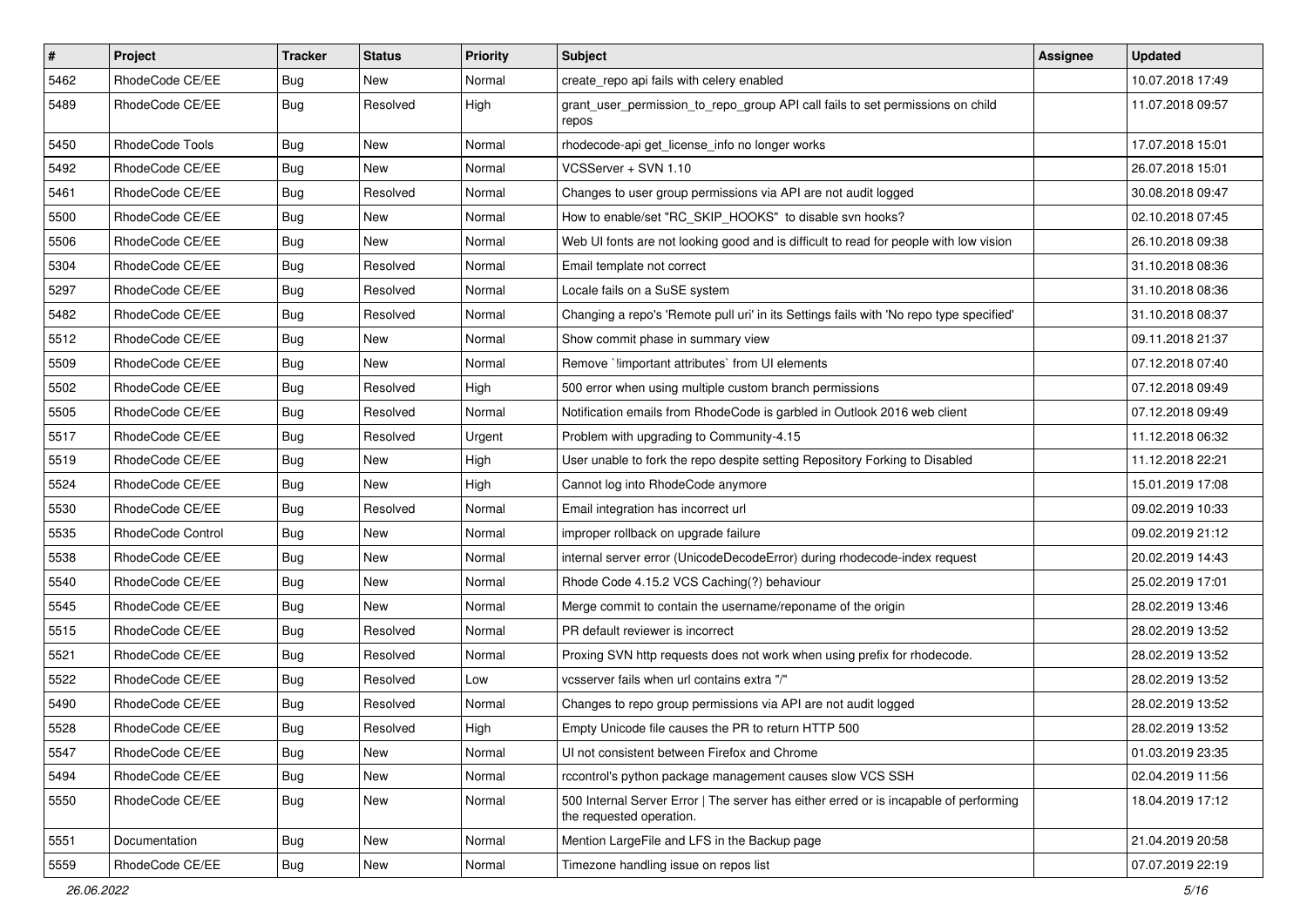| #    | Project         | <b>Tracker</b> | <b>Status</b> | <b>Priority</b> | <b>Subject</b>                                                                                  | <b>Assignee</b>              | <b>Updated</b>   |
|------|-----------------|----------------|---------------|-----------------|-------------------------------------------------------------------------------------------------|------------------------------|------------------|
| 5513 | RhodeCode CE/EE | Bug            | Resolved      | High            | Gist: GitHub flavoured markdown gist creation fails                                             |                              | 07.07.2019 22:21 |
| 5399 | RhodeCode CE/EE | Bug            | In Progress   | High            | Issues with Git LFS integration                                                                 |                              | 07.07.2019 22:21 |
| 5558 | RhodeCode CE/EE | Bug            | Resolved      | Low             | Commit compare window covers text                                                               |                              | 08.07.2019 18:12 |
| 5553 | RhodeCode CE/EE | <b>Bug</b>     | New           | Normal          | Exceptions Tracker - Exception ID: 140095575901360 after upgrade to the lastes<br>version       | Thierry<br>Wynsdau           | 10.07.2019 10:33 |
| 5507 | RhodeCode CE/EE | Bug            | Resolved      | Normal          | Markdown rendering needs improvement                                                            |                              | 15.08.2019 15:40 |
| 5570 | RhodeCode CE/EE | Bug            | <b>New</b>    | Normal          | Remap repositories always fail in RhodeCode community                                           |                              | 04.10.2019 14:50 |
| 5571 | RhodeCode CE/EE | Bug            | Resolved      | Normal          | redmine does not work with firefox any more                                                     |                              | 25.10.2019 12:38 |
| 5557 | RhodeCode CE/EE | Bug            | Resolved      | Normal          | Consider removing slashes from the RSS feed names                                               |                              | 31.10.2019 19:54 |
| 5556 | RhodeCode CE/EE | Bug            | <b>New</b>    | Normal          | After upgrade RhodeCode Enterprise, pull request via API adds repo owner as<br>default reviewer |                              | 01.01.2020 13:09 |
| 5573 | RhodeCode CE/EE | Bug            | Resolved      | Normal          | Wrong notification Base Url for Email-Integrations                                              |                              | 16.01.2020 08:53 |
| 5567 | RhodeCode CE/EE | Bug            | Resolved      | High            | Error after PR was updated                                                                      |                              | 20.01.2020 10:04 |
| 5575 | RhodeCode CE/EE | Bug            | Resolved      | Low             | Filtering username containing '-' does not work in Admin audit log panel                        |                              | 20.01.2020 10:04 |
| 5579 | RhodeCode CE/EE | Bug            | Resolved      | Normal          | JS bug when a commit message can be parsed as a number                                          | Daniel D                     | 20.01.2020 10:04 |
| 5569 | RhodeCode CE/EE | Bug            | Resolved      | Normal          | SshWrapper error                                                                                |                              | 21.01.2020 02:02 |
| 5518 | RhodeCode CE/EE | Bug            | Resolved      | Normal          | Zero-sized files in /rhodecode/config/rcextensions/examples                                     |                              | 21.01.2020 02:18 |
| 4155 | RhodeCode CE/EE | Bug            | Resolved      | Low             | Date of Last Change is not displayed correctly                                                  | Marcin<br>Kuzminski<br>[CTO] | 21.01.2020 02:20 |
| 5588 | RhodeCode CE/EE | Bug            | New           | Normal          | wrong rendering of issue tracker pattern                                                        |                              | 29.01.2020 11:24 |
| 5587 | RhodeCode CE/EE | <b>Bug</b>     | Resolved      | Normal          | Broken metatags in 4.18.1                                                                       | <b>Marcin Lulek</b>          | 29.01.2020 11:46 |
| 5576 | RhodeCode CE/EE | Bug            | Resolved      | High            | Hosting many repositories                                                                       | Craig Fairhurst              | 12.02.2020 12:55 |
| 5598 | Documentation   | Bug            | New           | Low             | Typo in force delete command                                                                    |                              | 19.03.2020 20:10 |
| 5604 | RhodeCode CE/EE | Bug            | Resolved      | High            | Search error on second result page                                                              | Daniel D                     | 30.03.2020 16:01 |
| 5605 | RhodeCode CE/EE | Bug            | Resolved      | Normal          | Cannot set subversion compatibility to 1.10                                                     |                              | 30.03.2020 17:27 |
| 5608 | RhodeCode CE/EE | Bug            | Resolved      | High            | svn+ssh user set incorrectly                                                                    | Daniel D                     | 31.03.2020 18:21 |
| 5599 | RhodeCode CE/EE | Bug            | Resolved      | Normal          | SVN navigation to trunk fails                                                                   | Daniel D                     | 04.04.2020 11:21 |
| 5606 | RhodeCode CE/EE | Bug            | Resolved      | High            | SVN + ssh subdirectory failure                                                                  | Daniel D                     | 09.04.2020 03:29 |
| 5596 | RhodeCode CE/EE | Bug            | Resolved      | Normal          | Pull Request duplicated after description edit                                                  |                              | 14.04.2020 13:28 |
| 5561 | RhodeCode CE/EE | Bug            | Resolved      | Normal          | PR diff doesn't update when target changes                                                      |                              | 21.05.2020 11:53 |
| 5594 | RhodeCode CE/EE | <b>Bug</b>     | Resolved      | Normal          | Credentials in Repository Settings for Pull requests are exposed                                |                              | 28.05.2020 20:25 |
| 5555 | RhodeCode CE/EE | Bug            | Resolved      | Normal          | Making Repository Public does not update the Default User Permissions                           |                              | 28.05.2020 20:26 |
| 5523 | RhodeCode CE/EE | Bug            | Resolved      | High            | user from AD is asked to change his password when logs in.                                      | Thierry<br>Wynsdau           | 28.05.2020 20:28 |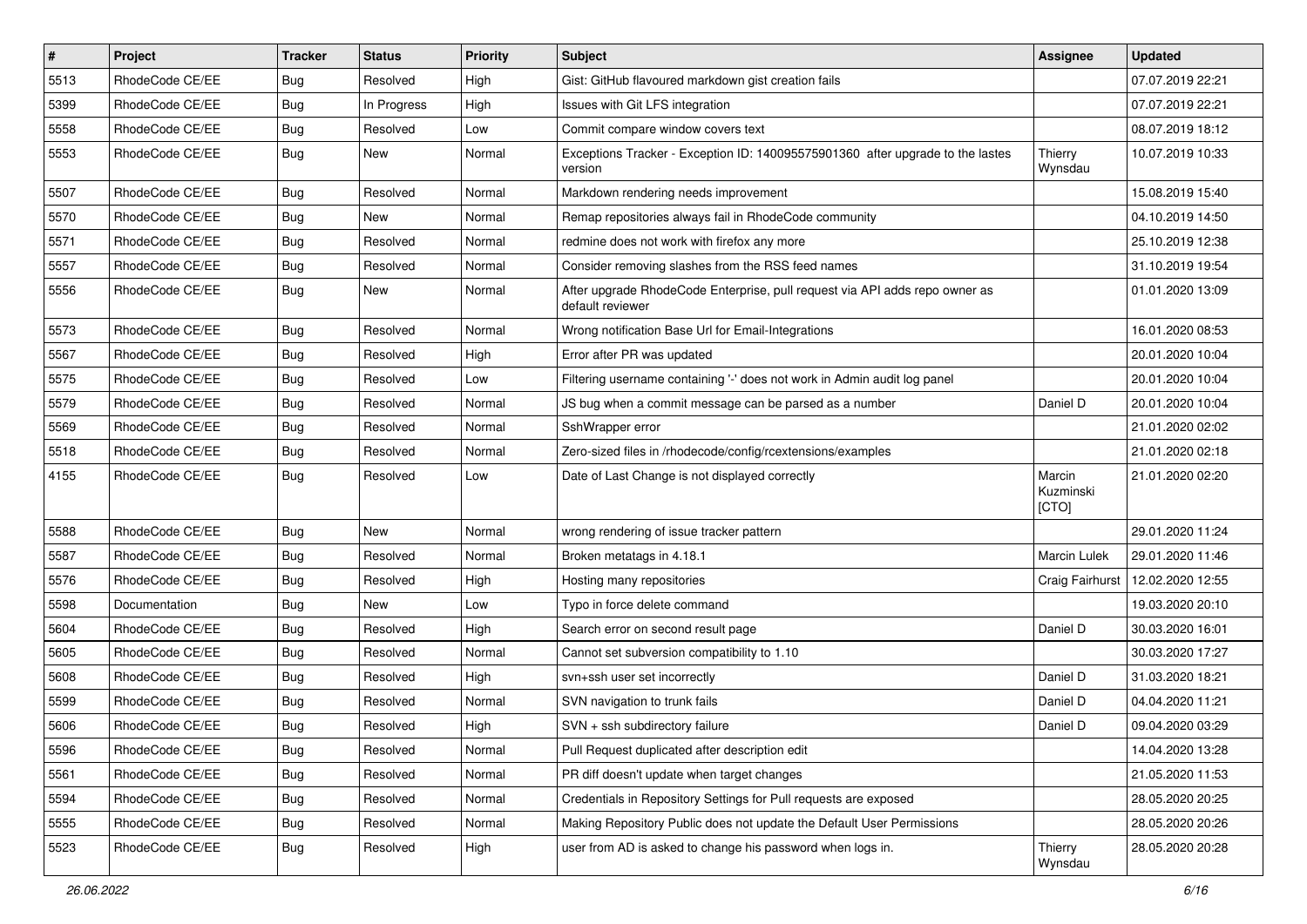| $\vert$ # | Project         | <b>Tracker</b> | <b>Status</b> | Priority | <b>Subject</b>                                                                                                                       | <b>Assignee</b> | <b>Updated</b>   |
|-----------|-----------------|----------------|---------------|----------|--------------------------------------------------------------------------------------------------------------------------------------|-----------------|------------------|
| 5590      | RhodeCode CE/EE | Bug            | New           | Normal   | Pull Request creation takes 2 minutes                                                                                                |                 | 28.05.2020 20:48 |
| 5619      | RhodeCode CE/EE | Bug            | Resolved      | Normal   | Setting Landing Commit to SVN Trunk results in Files tab hitting a 404                                                               |                 | 04.06.2020 23:51 |
| 5620      | RhodeCode CE/EE | Bug            | Resolved      | Normal   | Regression of mail rendering in Thunderbird                                                                                          |                 | 15.06.2020 16:45 |
| 5621      | RhodeCode CE/EE | <b>Bug</b>     | Resolved      | Urgent   | LDAP + User Groups authentication plugin not working after upgrade to 4.19.x                                                         |                 | 15.06.2020 17:56 |
| 5624      | RhodeCode CE/EE | Bug            | <b>New</b>    | Normal   | Timeout when trying to test SMTP email configuration                                                                                 |                 | 01.07.2020 20:01 |
| 5625      | Documentation   | Bug            | New           | Normal   | Feedback on RhodeCode Full-text search docs                                                                                          |                 | 02.07.2020 19:22 |
| 5626      | RhodeCode CE/EE | <b>Bug</b>     | New           | Normal   | Whoosh full-text indexing is fully indexing all repos, not recognizing forks                                                         |                 | 02.07.2020 19:24 |
| 5627      | Documentation   | Bug            | <b>New</b>    | Normal   | Immediate re-run of rhodecode-index throws warnings on some repos (and suggests<br>rebuild from scratch)                             |                 | 02.07.2020 19:41 |
| 5531      | RhodeCode Tools | Bug            | <b>New</b>    | Normal   | rhodecode-index: default cli opts overwrite given mapping file                                                                       |                 | 17.07.2020 17:36 |
| 5629      | RhodeCode CE/EE | Bug            | New           | Normal   | Diff truncated on small files                                                                                                        |                 | 21.07.2020 08:58 |
| 5630      | RhodeCode CE/EE | Bug            | <b>New</b>    | Normal   | Inline comments do not follow the line of code                                                                                       |                 | 21.07.2020 11:25 |
| 5623      | RhodeCode CE/EE | Bug            | Resolved      | Normal   | Credentials for remote repository URL leaking in Repository Header                                                                   |                 | 22.07.2020 00:47 |
| 5622      | RhodeCode CE/EE | Bug            | Resolved      | High     | Upgrade from 4.18.3 to 4.19.3 broke all PRs                                                                                          |                 | 28.07.2020 16:44 |
| 5632      | RhodeCode CE/EE | Bug            | <b>New</b>    | Normal   | Missing Parent Folder for Personal Repo lacks proper handling                                                                        |                 | 03.08.2020 07:56 |
| 5634      | RhodeCode CE/EE | Bug            | Resolved      | Normal   | Quick Search Toolbar bugs out if pull request contains unicode double quote<br>character "                                           |                 | 12.10.2020 23:13 |
| 5633      | RhodeCode CE/EE | Bug            | Resolved      | Normal   | Moderately large pull requests fail because inefficient use of reviewer_data_json<br>column in pull requests table                   |                 | 12.10.2020 23:13 |
| 5644      | RhodeCode CE/EE | Bug            | <b>New</b>    | Normal   | PR inks to comments not working if files are collapsed                                                                               |                 | 02.12.2020 10:42 |
| 5649      | RhodeCode CE/EE | Bug            | <b>New</b>    | Normal   | test-file-upload                                                                                                                     |                 | 17.12.2020 23:08 |
| 5645      | RhodeCode CE/EE | Bug            | New           | High     | Rhodecode returns 400 Bad request on huge mercurial repos                                                                            |                 | 18.12.2020 06:29 |
| 5654      | RhodeCode CE/EE | Bug            | <b>New</b>    | Normal   | Comment formatting broken when containing @ in a code block                                                                          |                 | 24.02.2021 12:10 |
| 4090      | RhodeCode CE/EE | <b>Bug</b>     | Resolved      | Normal   | test ticket                                                                                                                          |                 | 09.03.2021 20:39 |
| 5657      | RhodeCode CE/EE | <b>Bug</b>     | New           | Normal   | Error in maintenance page                                                                                                            |                 | 30.03.2021 15:09 |
| 5636      | RhodeCode CE/EE | Bug            | Resolved      | High     | Remap and Rescan 500 Internal Server Error                                                                                           |                 | 30.04.2021 08:53 |
| 5651      | RhodeCode CE/EE | Bug            | Resolved      | Normal   | Pull requests can get stuck if the diff is too large (it was created by mistake but we<br>can't open it to delete it)                |                 | 30.04.2021 08:53 |
| 5652      | RhodeCode CE/EE | <b>Bug</b>     | Resolved      | Normal   | Pull Requests: when title and descriptions contains character [] {} and () index out of<br>bound when attempting to comment/approve. |                 | 30.04.2021 08:53 |
| 5656      | RhodeCode CE/EE | Bug            | Resolved      | Normal   | Error for branch permission page                                                                                                     |                 | 30.04.2021 08:53 |
| 5560      | RhodeCode CE/EE | Bug            | Resolved      | High     | Check all permission API function to flush caches for auth_perms                                                                     |                 | 08.06.2021 23:56 |
| 5655      | RhodeCode CE/EE | Bug            | Resolved      | Normal   | New public gist's id is always auto generated                                                                                        |                 | 01.07.2021 12:06 |
| 5664      | RhodeCode CE/EE | <b>Bug</b>     | New           | Normal   | Regression: When assigning permissions, cannot see own group in auto-complete<br>without special conditions                          |                 | 29.07.2021 10:49 |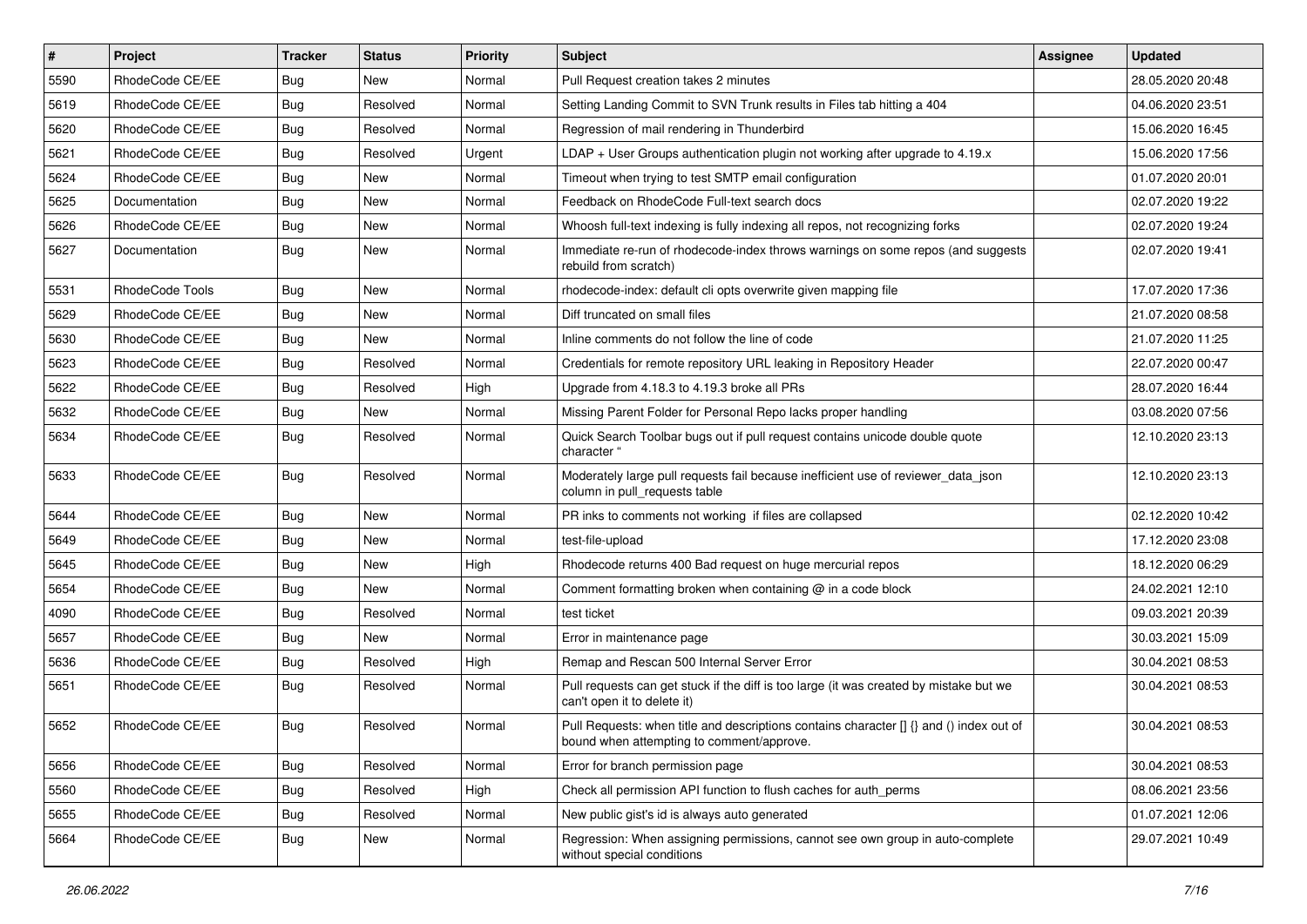| $\sharp$ | Project              | <b>Tracker</b> | <b>Status</b> | Priority  | <b>Subject</b>                                                            | Assignee | <b>Updated</b>   |
|----------|----------------------|----------------|---------------|-----------|---------------------------------------------------------------------------|----------|------------------|
| 5510     | RhodeCode CE/EE      | <b>Bug</b>     | New           | High      | AssertionError: unexpected parameters: user_agent & hook_type             |          | 31.07.2021 11:14 |
| 5434     | RhodeCode CE/EE      | Bug            | Resolved      | Immediate | Locale problem                                                            |          | 01.10.2021 09:51 |
| 5669     | RhodeCode CE/EE      | Bug            | Resolved      | Normal    | Mercurial commit messages doesn't show cyrillic symbols                   |          | 01.10.2021 10:39 |
| 5610     | RhodeCode CE/EE      | Bug            | Resolved      | Normal    | Files navigation looses the at= <name> marker</name>                      | Daniel D | 03.10.2021 23:23 |
| 5612     | RhodeCode CE/EE      | Bug            | <b>New</b>    | Low       | CPU cores getting maxed out by VCSServer on Repository Size request       |          | 03.10.2021 23:25 |
| 5670     | RhodeCode CE/EE      | Bug            | New           | Normal    | Repo-level administrators can usurp owner of repoistory                   |          | 01.12.2021 16:18 |
| 5672     | RhodeCode CE/EE      | Bug            | New           | Normal    | Unable to browse git repository folders with # in names                   |          | 16.12.2021 18:13 |
| 5680     | RhodeCode CE/EE      | <b>Bug</b>     | New           | High      | Inconsistent timezone display                                             |          | 20.04.2022 14:15 |
| 5679     | RhodeCode CE/EE      | Bug            | <b>New</b>    | Normal    | Data directory continues to grow until it fills disk partition            |          | 25.04.2022 11:42 |
| 5628     | Documentation        | <b>Bug</b>     | New           | Normal    | Problems with SSH Connection docs                                         |          | 06.05.2022 21:14 |
| 5501     | RhodeCode Control    | <b>Bug</b>     | New           | Normal    | rccontrol throwing rccontrol.lib.exceptions.SupervisorFailedToStart       |          | 19.05.2022 19:32 |
| 5662     | RhodeCode CE/EE      | <b>Bug</b>     | New           | Normal    | Full text search not working due to crash in whoosh                       |          | 07.06.2022 08:31 |
| 2882     | RhodeCode CE/EE      | Feature        | <b>New</b>    | Normal    | Bulk comment submit                                                       |          | 17.03.2016 17:50 |
| 3440     | RhodeCode CE/EE      | Feature        | New           | Normal    | [design, ux] mock-up user interface for adding a branch/bookmark          |          | 05.04.2016 09:21 |
| 3373     | RhodeCode CE/EE      | Feature        | New           | Normal    | Allow to create Bookmarks and Branches from UI                            |          | 05.04.2016 09:21 |
| 3455     | RhodeCode CE/EE      | Feature        | New           | Normal    | [ux] commit message search should render entire commit message            |          | 07.04.2016 17:50 |
| 3460     | RhodeCode CE/EE      | Feature        | New           | Normal    | [ux, frontend] hide "show more" button when there is nothing more to show |          | 11.04.2016 13:37 |
| 3472     | RhodeCode CE/EE      | Feature        | <b>New</b>    | Normal    | Expose unified hooks that can be used in SSH backend                      |          | 14.04.2016 17:54 |
| 2539     | RhodeCode CE/EE      | Feature        | Feedback      | Normal    | Recursive deletion of resources                                           |          | 20.04.2016 08:52 |
| 148      | RhodeCode CE/EE      | Feature        | New           | Normal    | [comments] Add per file and multiline comments in a changeset             |          | 25.05.2016 10:20 |
| 3977     | RhodeCode CE/EE      | Feature        | New           | Normal    | Wiki                                                                      |          | 05.06.2016 21:11 |
| 3978     | RhodeCode CE/EE      | Feature        | New           | Normal    | Add bug tracker                                                           |          | 05.06.2016 21:20 |
| 3979     | RhodeCode CE/EE      | Feature        | <b>New</b>    | Normal    | Add kanban board                                                          |          | 05.06.2016 21:20 |
| 3980     | RhodeCode CE/EE      | Feature        | New           | Normal    | Add CI engine                                                             |          | 05.06.2016 21:32 |
| 3486     | RhodeCode CE/EE      | Feature        | New           | Normal    | expose origin of permission in perm dict for users                        |          | 06.06.2016 10:54 |
| 4017     | RhodeCode Appenlight | Feature        | <b>New</b>    | Low       | application logos need help                                               |          | 14.06.2016 11:52 |
| 3999     | RhodeCode CE/EE      | Feature        | Resolved      | Normal    | Add `send account information` to user creation page                      |          | 28.06.2016 15:22 |
| 4056     | RhodeCode Appenlight | Feature        | New           | Normal    | Optionally allow to filter graphs per machine in dashboard                |          | 30.06.2016 15:12 |
| 4057     | RhodeCode Appenlight | Feature        | New           | Normal    | Negation option for search filter                                         |          | 30.06.2016 15:12 |
| 4059     | RhodeCode Appenlight | Feature        | New           | Normal    | Server Monitoring                                                         |          | 30.06.2016 15:15 |
| 4060     | RhodeCode Appenlight | Feature        | New           | Normal    | Replayable requests                                                       |          | 30.06.2016 15:15 |
| 4061     | RhodeCode Appenlight | Feature        | New           | Normal    | Timezone for applications                                                 |          | 30.06.2016 15:16 |
| 4062     | RhodeCode Appenlight | Feature        | New           | Normal    | A way to see browser breakdown for an error                               |          | 30.06.2016 15:16 |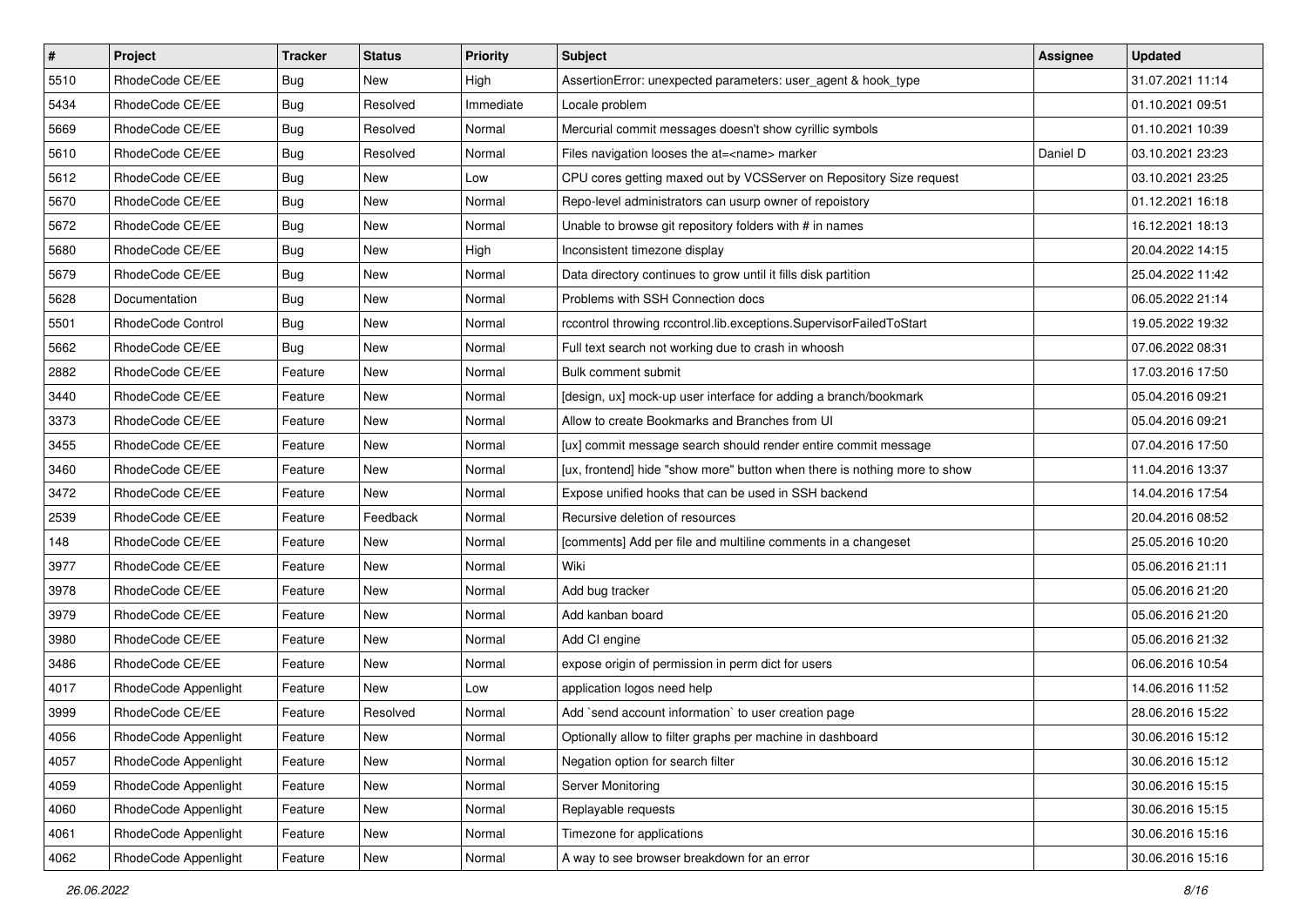| $\vert$ # | Project              | Tracker | <b>Status</b> | <b>Priority</b> | <b>Subject</b>                                                           | <b>Assignee</b>              | <b>Updated</b>   |
|-----------|----------------------|---------|---------------|-----------------|--------------------------------------------------------------------------|------------------------------|------------------|
| 4063      | RhodeCode Appenlight | Feature | New           | Normal          | add option to specify custom value in dashboard select                   |                              | 30.06.2016 15:17 |
| 4064      | RhodeCode Appenlight | Feature | New           | Normal          | Create a multiple action feature for Reports and Logs lists              |                              | 30.06.2016 15:18 |
| 659       | Documentation        | Feature | New           | Normal          | Peer to Peer Failover                                                    | <b>Brian Butler</b>          | 01.07.2016 14:15 |
| 687       | Documentation        | Feature | New           | Normal          | [Integraton ]- Elastic search integration                                | <b>Brian Butler</b>          | 01.07.2016 14:15 |
| 4071      | RhodeCode Appenlight | Feature | New           | Normal          | Allow for easy out-out of assigned permissions                           |                              | 05.07.2016 10:14 |
| 317       | Documentation        | Feature | New           | High            | Styling                                                                  | <b>Brian Butler</b>          | 07.07.2016 10:10 |
| 4144      | RhodeCode CE/EE      | Feature | New           | Normal          | [ux] improve enable/disable of notifications                             |                              | 02.08.2016 17:19 |
| 4157      | RhodeCode CE/EE      | Feature | New           | Normal          | [integrations] Integrate with industry standard SW development tools     | Daniel D                     | 08.08.2016 12:55 |
| 4175      | RhodeCode CE/EE      | Feature | Resolved      | Normal          | [ce, ee] repo group integrations                                         | Daniel D                     | 16.08.2016 20:00 |
| 4182      | RhodeCode CE/EE      | Feature | New           | Normal          | add direct link from notification to corresponding PR                    |                              | 19.08.2016 12:35 |
| 4191      | RhodeCode CE/EE      | Feature | New           | Normal          | Add custom Image logo option to header                                   |                              | 22.08.2016 14:49 |
| 4213      | RhodeCode CE/EE      | Feature | New           | High            | Embed PostgreSQL database                                                | Marcin<br>Kuzminski<br>[CTO] | 03.09.2016 23:45 |
| 4220      | RhodeCode Appenlight | Feature | New           | Low             | Search params allow sorting of result.                                   |                              | 06.09.2016 16:33 |
| 4222      | RhodeCode CE/EE      | Feature | New           | Normal          | Configurable detection of READMEs                                        |                              | 09.09.2016 10:05 |
| 4192      | RhodeCode CE/EE      | Feature | Resolved      | Normal          | [ce, ee] slack/hipchat integrations group commits by branch pushed       |                              | 09.09.2016 19:01 |
| 4225      | RhodeCode CE/EE      | Feature | Resolved      | Normal          | [ce, ee] repo group integrations cascade to child repo groups            | Daniel D                     | 14.09.2016 11:12 |
| 4226      | RhodeCode CE/EE      | Feature | New           | Normal          | [settings, system info] add VCS and Channelstream status to System Info  |                              | 14.09.2016 16:45 |
| 1131      | RhodeCode CE/EE      | Feature | Resolved      | Normal          | Implement default reviewers for code review                              | Daniel D                     | 21.09.2016 18:28 |
| 4267      | RhodeCode CE/EE      | Feature | Resolved      | Normal          | [ce, ee] jira tracker integration wildcard project key support           | Daniel D                     | 10.10.2016 20:13 |
| 4272      | RhodeCode CE/EE      | Feature | New           | Normal          | Better SPAM protection                                                   |                              | 12.10.2016 11:14 |
| 4232      | RhodeCode CE/EE      | Feature | New           | Normal          | [ce, ee, pr, compare] redo diffs, support side by side diffs, html diffs | Daniel D                     | 25.10.2016 15:40 |
| 1055      | RhodeCode CE/EE      | Feature | Resolved      | Normal          | [pr, vcs] Expose the shadow repository of a pull request                 | Martin<br>Bornhold           | 26.10.2016 10:33 |
| 4301      | RhodeCode CE/EE      | Feature | New           | Normal          | [API] toggle force_password_reset in api for Idap users                  |                              | 28.10.2016 15:43 |
| 5256      | RhodeCode CE/EE      | Feature | New           | Normal          | Last repository access time.                                             |                              | 23.03.2017 16:34 |
| 2817      | RhodeCode CE/EE      | Feature | Resolved      | Normal          | Make largefiles downloadable from the interface                          |                              | 27.03.2017 14:04 |
| 5271      | RhodeCode CE/EE      | Feature | New           | Normal          | Private comments                                                         |                              | 07.04.2017 12:01 |
| 5273      | RhodeCode CE/EE      | Feature | New           | Normal          | Comment status                                                           |                              | 07.04.2017 13:10 |
| 5278      | RhodeCode CE/EE      | Feature | New           | Normal          | Require support for git repositories of the form git://                  |                              | 13.04.2017 15:20 |
| 4207      | RhodeCode CE/EE      | Feature | Resolved      | Normal          | Support for obsolescence markers in changelog UI                         |                              | 19.05.2017 16:14 |
| 4219      | RhodeCode CE/EE      | Feature | Resolved      | Normal          | [ce, ee] Add mandatory reviewers for pull requests                       | Marcin<br>Kuzminski<br>[CTO] | 20.06.2017 15:23 |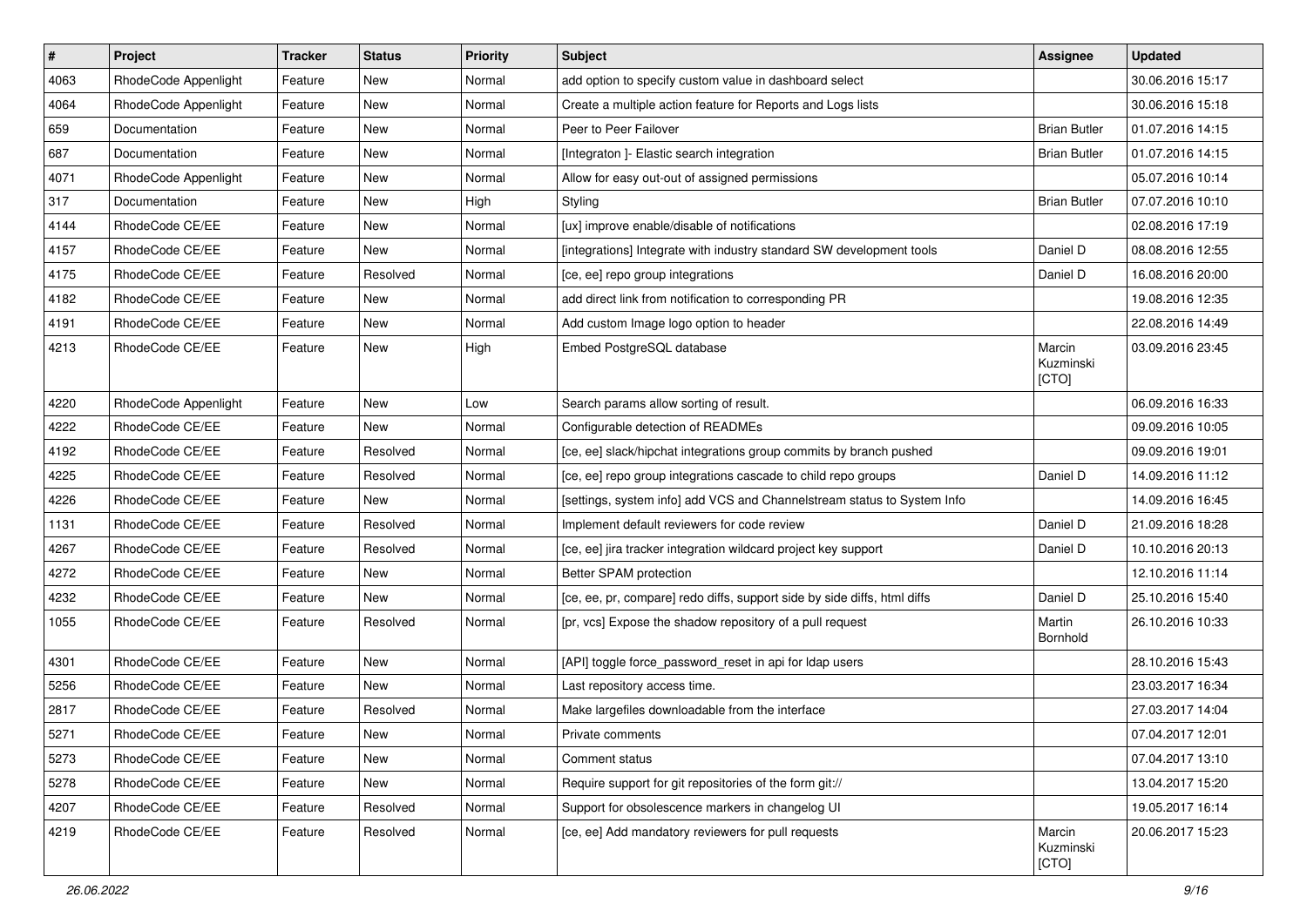| $\sharp$ | Project           | Tracker | <b>Status</b> | <b>Priority</b> | <b>Subject</b>                                                                                  | Assignee                     | <b>Updated</b>                    |
|----------|-------------------|---------|---------------|-----------------|-------------------------------------------------------------------------------------------------|------------------------------|-----------------------------------|
| 5321     | RhodeCode CE/EE   | Feature | Resolved      | Normal          | Audit logs                                                                                      |                              | 21.06.2017 12:49                  |
| 5382     | RhodeCode CE/EE   | Feature | <b>New</b>    | Normal          | Support for repository aliases                                                                  | Marcin<br>Kuzminski<br>[CTO] | 04.09.2017 15:17                  |
| 4193     | RhodeCode CE/EE   | Feature | In Progress   | Normal          | Improve Filter Functionality in the Change Log                                                  | Marcin<br>Kuzminski<br>[CTO] | 22.09.2017 10:25                  |
| 1457     | RhodeCode CE/EE   | Feature | New           | Normal          | add allow permissions inheritance on repo groups                                                |                              | 22.09.2017 10:27                  |
| 5289     | RhodeCode CE/EE   | Feature | <b>New</b>    | High            | Ability to Upload/Replace a file using the UI                                                   |                              | 22.09.2017 10:29                  |
| 5396     | RhodeCode CE/EE   | Feature | Resolved      | Normal          | Merge state with shadow repo should be created during pull request                              |                              | 12.10.2017 21:57                  |
| 5316     | RhodeCode CE/EE   | Feature | In Progress   | Normal          | UI should provide checkout URL for a SVN path                                                   |                              | 06.11.2017 21:59                  |
| 4000     | RhodeCode CE/EE   | Feature | New           | Normal          | Make compare more functional                                                                    | Marcin<br>Kuzminski<br>[CTO] | 18.11.2017 19:11                  |
| 4074     | RhodeCode CE/EE   | Feature | <b>New</b>    | Normal          | Edit review comment                                                                             | Bartłomiej<br>Wołyńczyk      | 17.04.2018 21:51                  |
| 5441     | RhodeCode CE/EE   | Feature | <b>New</b>    | Low             | Some files not parsed as XML files                                                              | Marcin<br>Kuzminski<br>[CTO] | 12.06.2018 12:23                  |
| 5187     | RhodeCode CE/EE   | Feature | Resolved      | Normal          | changelog dynamic loading of commits                                                            |                              | 12.06.2018 12:31                  |
| 4044     | RhodeCode CE/EE   | Feature | Resolved      | Normal          | Branch permissions                                                                              |                              | 30.08.2018 09:48                  |
| 5504     | RhodeCode CE/EE   | Feature | New           | Normal          | Buttons to copy commit hash and to expand the commit message in the repo<br>summary view        |                              | 26.10.2018 00:59                  |
| 5511     | RhodeCode CE/EE   | Feature | New           | Normal          | New feature to synchronize the fork with the remote repo from the summary page                  |                              | 13.11.2018 01:23                  |
| 5442     | RhodeCode CE/EE   | Feature | Resolved      | Low             | Preview of Jupyter notebooks                                                                    | Marcin<br>Kuzminski<br>[CTO] | 16.01.2019 16:33                  |
| 5533     | RhodeCode Control | Feature | In Progress   | Normal          | Support busybox tar                                                                             |                              | 09.02.2019 22:09                  |
| 5534     | RhodeCode Control | Feature | New           | Normal          | extract/preload subcommand                                                                      |                              | 14.02.2019 14:45                  |
| 5543     | RhodeCode CE/EE   | Feature | New           | Normal          | Repo API should have equivalent get_repo_audit_logs() to User API call<br>get_user_audit_logs() |                              | 26.02.2019 12:22                  |
| 5520     | RhodeCode CE/EE   | Feature | Resolved      | Normal          | Show the head commits shas when the merge is prevented due to multiple heads                    |                              | 28.02.2019 13:52                  |
| 5536     | RhodeCode CE/EE   | Feature | Resolved      | Low             | Ability to disable server-side SSH key generation                                               |                              | 28.02.2019 13:52                  |
| 5552     | RhodeCode CE/EE   | Feature | <b>New</b>    | High            | PR dependency across repos                                                                      |                              | 22.06.2019 01:15                  |
| 5548     | RhodeCode CE/EE   | Feature | New           | Normal          | Initial Search API                                                                              | Peter Colledge               | 07.07.2019 22:21                  |
| 5582     | RhodeCode Control | Feature | New           | Normal          | Add the version number of a PR in the HTTP API                                                  |                              | 15.01.2020 10:45                  |
| 5272     | RhodeCode CE/EE   | Feature | Resolved      | Normal          | Pull Request checklist                                                                          |                              | 21.01.2020 02:09                  |
| 5368     | RhodeCode CE/EE   | Feature | Resolved      | Normal          | Mercurial: Close branch before merging it                                                       |                              | Mathieu Cantin   21.01.2020 02:11 |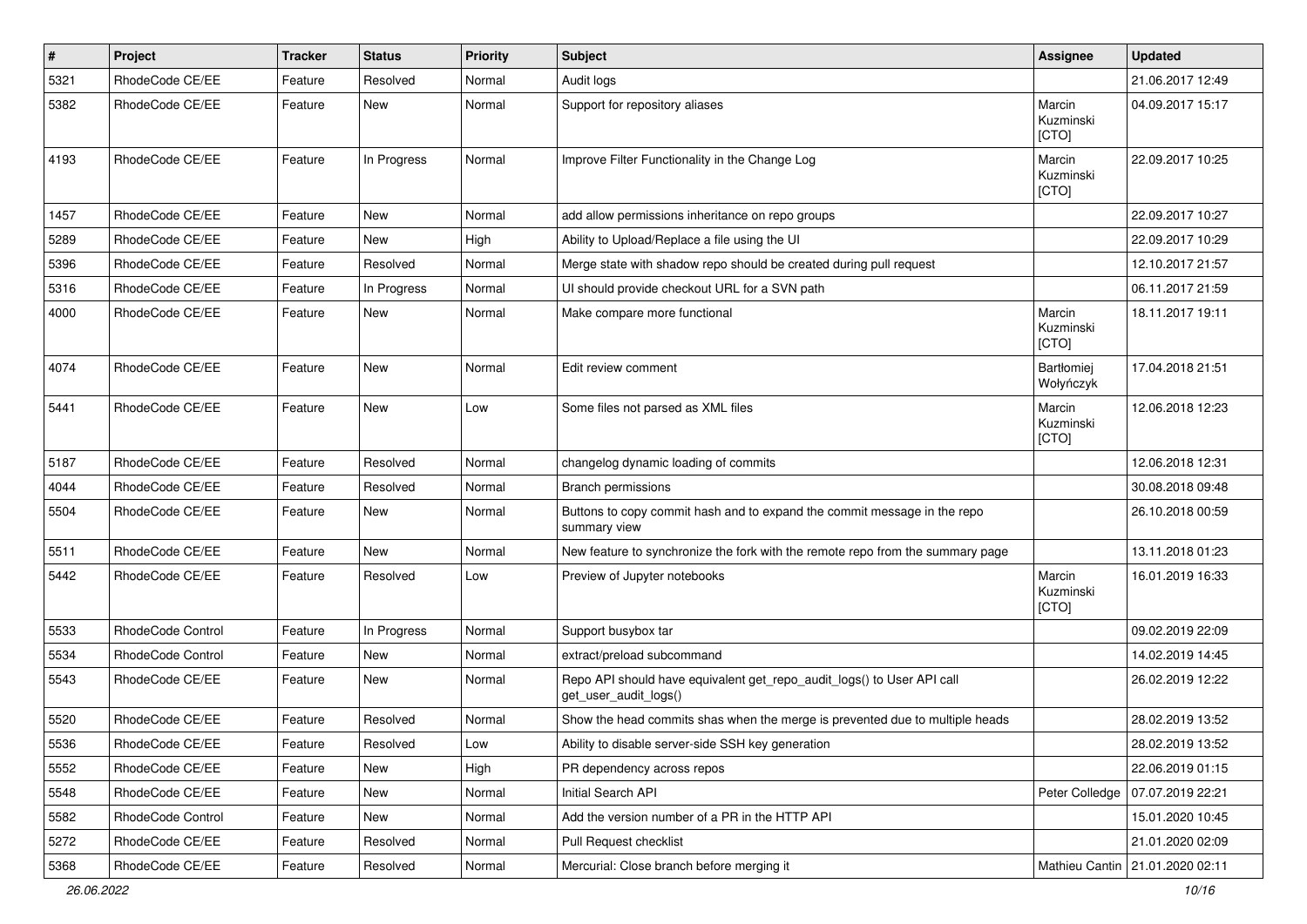| $\vert$ # | Project         | <b>Tracker</b> | <b>Status</b> | <b>Priority</b> | <b>Subject</b>                                                                                | <b>Assignee</b>              | <b>Updated</b>   |
|-----------|-----------------|----------------|---------------|-----------------|-----------------------------------------------------------------------------------------------|------------------------------|------------------|
| 5469      | RhodeCode CE/EE | Feature        | Resolved      | Normal          | elastisearch > 2.x not supported?                                                             |                              | 21.01.2020 02:19 |
| 5584      | RhodeCode CE/EE | Feature        | <b>New</b>    | Normal          | "update pull request link" message on vcs client                                              |                              | 23.01.2020 10:32 |
| 5581      | RhodeCode CE/EE | Feature        | Resolved      | Normal          | expose `send_email` option in the HTTP API, for `comment_commit` and<br>comment_pull_request` | Daniel D                     | 29.01.2020 11:46 |
| 5586      | RhodeCode CE/EE | Feature        | <b>New</b>    | Normal          | @mention should be a link                                                                     |                              | 29.01.2020 11:46 |
| 3981      | RhodeCode CE/EE | Feature        | Resolved      | Normal          | Add cloud hosting like Gitlab, GitHub                                                         |                              | 02.03.2020 09:14 |
| 5595      | RhodeCode CE/EE | Feature        | New           | Normal          | Group code review mail notification                                                           |                              | 03.03.2020 10:17 |
| 5585      | RhodeCode CE/EE | Feature        | Resolved      | Normal          | Minimize downtime on rccontrol upgrade                                                        |                              | 27.03.2020 09:45 |
| 5603      | RhodeCode CE/EE | Feature        | Resolved      | Normal          | Code search - highlight matching search terms                                                 |                              | 30.03.2020 11:16 |
| 5602      | RhodeCode CE/EE | Feature        | Resolved      | Normal          | Copy full path only copies partial                                                            | Daniel D                     | 30.03.2020 16:04 |
| 5583      | RhodeCode CE/EE | Feature        | Resolved      | Normal          | rcextensions hook for pull request comment                                                    |                              | 23.04.2020 13:42 |
| 5614      | RhodeCode CE/EE | Feature        | Resolved      | Normal          | Show context function name in hg diffs                                                        |                              | 23.04.2020 13:43 |
| 5615      | RhodeCode CE/EE | Feature        | Resolved      | Normal          | Misleading message in PR diff view "File was deleted in this version"                         | Daniel D                     | 23.04.2020 17:40 |
| 5617      | RhodeCode CE/EE | Feature        | New           | Normal          | Allow PRs to non-head bookmarks                                                               |                              | 20.05.2020 12:25 |
| 5601      | RhodeCode CE/EE | Feature        | Resolved      | Normal          | Default navigation should be by branch name not commit id                                     |                              | 04.06.2020 23:51 |
| 5574      | RhodeCode CE/EE | Feature        | Resolved      | Normal          | hg: Information for external hooks                                                            |                              | 30.07.2020 15:40 |
| 5631      | RhodeCode CE/EE | Feature        | New           | Normal          | Change target of PR                                                                           |                              | 31.07.2020 17:05 |
| 4183      | RhodeCode CE/EE | Feature        | Resolved      | Normal          | Different roles for PR reviewers                                                              | Daniel D                     | 12.10.2020 23:13 |
| 5637      | RhodeCode CE/EE | Feature        | New           | Normal          | Clone URL templates - add per repository/namespace                                            |                              | 29.10.2020 09:38 |
| 5641      | RhodeCode CE/EE | Feature        | New           | Normal          | "Add draft" / (x) button usability                                                            |                              | 30.11.2020 20:53 |
| 5635      | RhodeCode CE/EE | Feature        | Resolved      | Normal          | Remember column sorted by of the "Pull Requests You Participate In" table                     |                              | 30.11.2020 22:30 |
| 5600      | RhodeCode CE/EE | Feature        | New           | Normal          | Change default repository landing page                                                        |                              | 27.01.2021 01:04 |
| 5638      | RhodeCode CE/EE | Feature        | New           | Normal          | Add "Copy full url path" button                                                               |                              | 05.02.2021 20:23 |
| 5653      | RhodeCode CE/EE | Feature        | New           | Normal          | Extend SSH clone to support cloning by repo id.                                               | Marcin<br>Kuzminski<br>[CTO] | 17.02.2021 12:58 |
| 5643      | RhodeCode CE/EE | Feature        | Resolved      | Low             | jump to bottom of review                                                                      |                              | 30.04.2021 08:53 |
| 5642      | RhodeCode CE/EE | Feature        | Resolved      | Normal          | pull request version column in commit list                                                    |                              | 30.04.2021 08:53 |
| 5611      | RhodeCode CE/EE | Feature        | Resolved      | Normal          | Add information "is the pull request up to date?" in the PR page                              |                              | 03.10.2021 23:24 |
| 5613      | RhodeCode CE/EE | Feature        | <b>New</b>    | Low             | Feature Request: Issue tracker link in new tab/window                                         |                              | 03.10.2021 23:25 |
| 4211      | RhodeCode CE/EE | Feature        | Resolved      | Normal          | [ce, ee] increase webhook flexibility                                                         | Marcin<br>Kuzminski<br>[CTO] | 20.06.2022 10:55 |
| 3332      | RhodeCode CE/EE | Support        | New           | Normal          | LDAP settings page: Add button "test connection"                                              |                              | 17.03.2016 10:23 |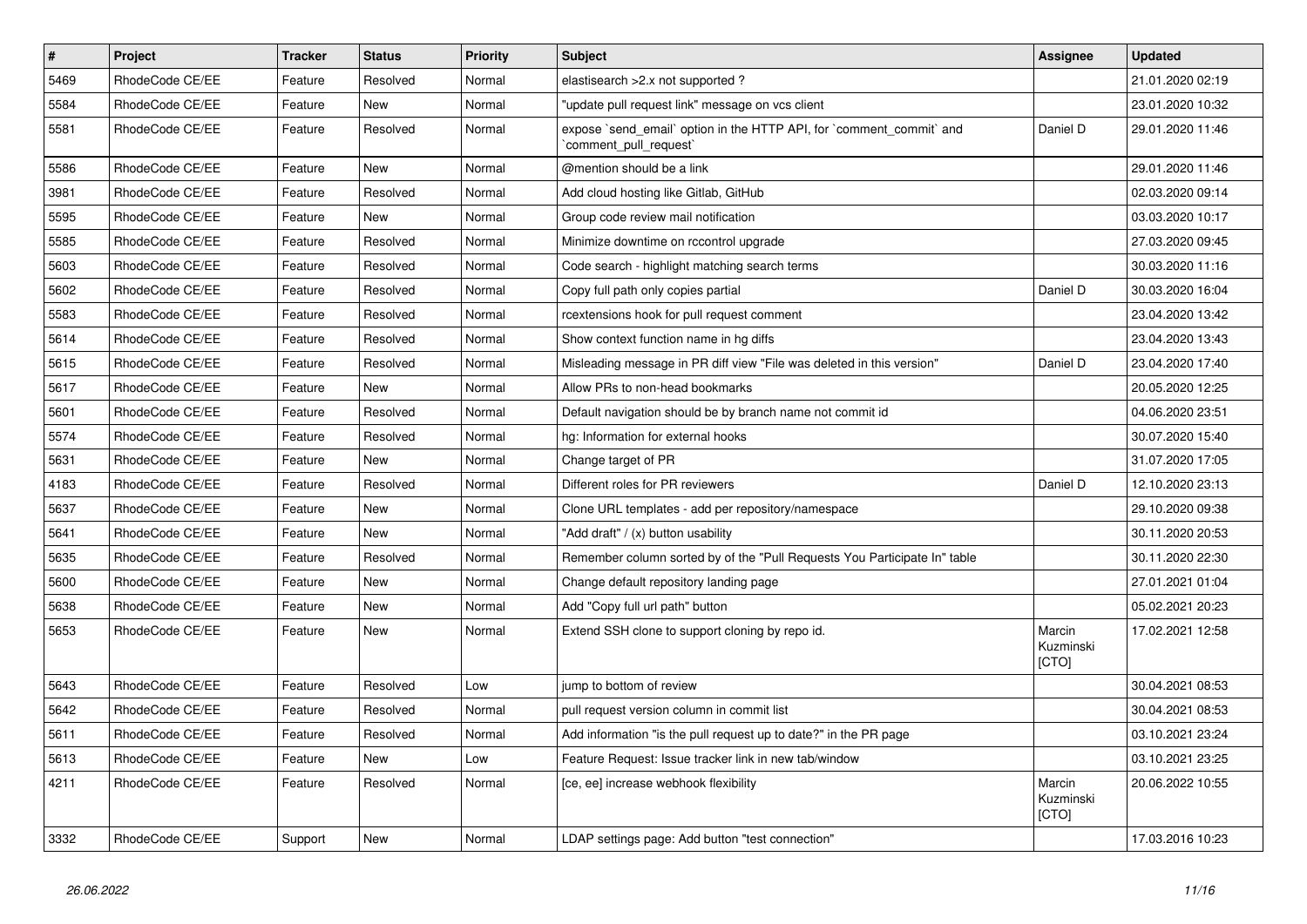| $\#$ | Project         | Tracker | <b>Status</b> | <b>Priority</b> | Subject                                                                                                                           | <b>Assignee</b>     | <b>Updated</b>   |
|------|-----------------|---------|---------------|-----------------|-----------------------------------------------------------------------------------------------------------------------------------|---------------------|------------------|
| 4081 | RhodeCode CE/EE | Support | Resolved      | Normal          | Receiving server 500 error when trying to clone repo from windows client using<br>eclipse                                         |                     | 12.07.2016 14:30 |
| 3967 | RhodeCode CE/EE | Support | In Progress   | Normal          | Server 500 error                                                                                                                  |                     | 11.08.2016 13:39 |
| 4227 | RhodeCode CE/EE | Support | Resolved      | Normal          | VBScript files detected as text/plain - no syntax highlighting                                                                    |                     | 14.09.2016 22:38 |
| 4243 | RhodeCode CE/EE | Support | Resolved      | High            | Gist visibility update?                                                                                                           | Martin<br>Bornhold  | 27.09.2016 06:40 |
| 4244 | RhodeCode CE/EE | Support | Resolved      | Normal          | mod day syn template error when using auth realm with spaces in it                                                                | Martin<br>Bornhold  | 28.09.2016 12:07 |
| 4252 | RhodeCode CE/EE | Support | New           | Normal          | Backup & Recovery                                                                                                                 |                     | 07.10.2016 19:47 |
| 4269 | RhodeCode CE/EE | Support | Resolved      | Normal          | Allow flash messages to be permanently surpressed                                                                                 | <b>Marcin Lulek</b> | 14.10.2016 12:46 |
| 4303 | RhodeCode CE/EE | Support | New           | Normal          | rhodecode instance                                                                                                                |                     | 08.11.2016 16:32 |
| 4677 | RhodeCode CE/EE | Support | Resolved      | High            | API get_repo_refs not working?                                                                                                    |                     | 19.12.2016 11:46 |
| 5237 | Documentation   | Support | New           | Normal          | documentation for DR                                                                                                              |                     | 06.03.2017 23:34 |
| 5255 | RhodeCode CE/EE | Support | New           | Normal          | I can't access issues created by me from mail                                                                                     |                     | 04.04.2017 11:28 |
| 5269 | RhodeCode CE/EE | Support | New           | Normal          | Upgrade from RC EE 3.7.1 to RC EE 4.x                                                                                             |                     | 29.06.2017 19:36 |
| 5375 | RhodeCode CE/EE | Support | Resolved      | Normal          | How do I configure "Go to" to just search repository names?                                                                       |                     | 16.08.2017 18:00 |
| 5394 | RhodeCode CE/EE | Support | New           | Normal          | SVN to Git / Mercurial Migration                                                                                                  |                     | 03.10.2017 09:29 |
| 5423 | Documentation   | Support | Resolved      | Normal          | API-Documentation for Method "create_repo_group" faulty                                                                           |                     | 22.01.2018 16:23 |
| 3364 | RhodeCode CE/EE | Support | New           | High            | Allow Specifying the Commit Message for Pull Request Merges                                                                       |                     | 17.04.2018 21:51 |
| 5484 | RhodeCode CE/EE | Support | New           | Normal          | Setting up ssh, remote hg not found                                                                                               |                     | 06.07.2018 23:41 |
| 5496 | RhodeCode CE/EE | Support | New           | Normal          | database migration 4.11.6 mysql to 4.12.4 postgres                                                                                |                     | 27.08.2018 21:17 |
| 5491 | RhodeCode CE/EE | Support | New           | Urgent          | Upgrade RhodeCode Community + VCSSERVER from 4.10.4 to 4.12.4, pull request<br>stop working with reviewers                        |                     | 30.08.2018 09:47 |
| 5468 | RhodeCode CE/EE | Support | New           | Normal          | Check logic for updating last commit for repository groups                                                                        |                     | 30.08.2018 09:47 |
| 5497 | RhodeCode CE/EE | Support | New           | Normal          | hg push hangs                                                                                                                     |                     | 30.08.2018 22:15 |
| 5495 | RhodeCode CE/EE | Support | New           | Normal          | Idap to crowd users_groups sync source                                                                                            |                     | 10.09.2018 22:09 |
| 5499 | RhodeCode CE/EE | Support | New           | Normal          | ERROR [celery.worker.consumer.consumer] consumer: Cannot connect                                                                  |                     | 11.09.2018 08:39 |
| 5503 | RhodeCode CE/EE | Support | New           | Normal          | failed to upgrade to 4.13.3                                                                                                       |                     | 06.11.2018 18:28 |
| 5527 | RhodeCode CE/EE | Support | New           | Normal          | API: expose human readable failure reason                                                                                         |                     | 30.01.2019 17:43 |
| 5529 | Documentation   | Support | New           | Normal          | Documentation does not detail watched repositories                                                                                |                     | 07.02.2019 00:16 |
| 5544 | RhodeCode CE/EE | Support | Resolved      | Normal          | Use of authentication token with LDAP account results in account lockout when max<br>bad password attempts are configured in LDAP |                     | 27.02.2019 10:09 |
| 5546 | RhodeCode CE/EE | Support | Resolved      | Normal          | experiments with mercurial 4.9                                                                                                    |                     | 26.03.2019 09:23 |
| 5395 | RhodeCode CE/EE | Support | Resolved      | Normal          | Svn protocols and performance                                                                                                     |                     | 04.04.2019 18:08 |
| 5541 | RhodeCode CE/EE | Support | New           | Normal          | <b>SVN Settings: Repository Patterns</b>                                                                                          |                     | 16.12.2019 15:35 |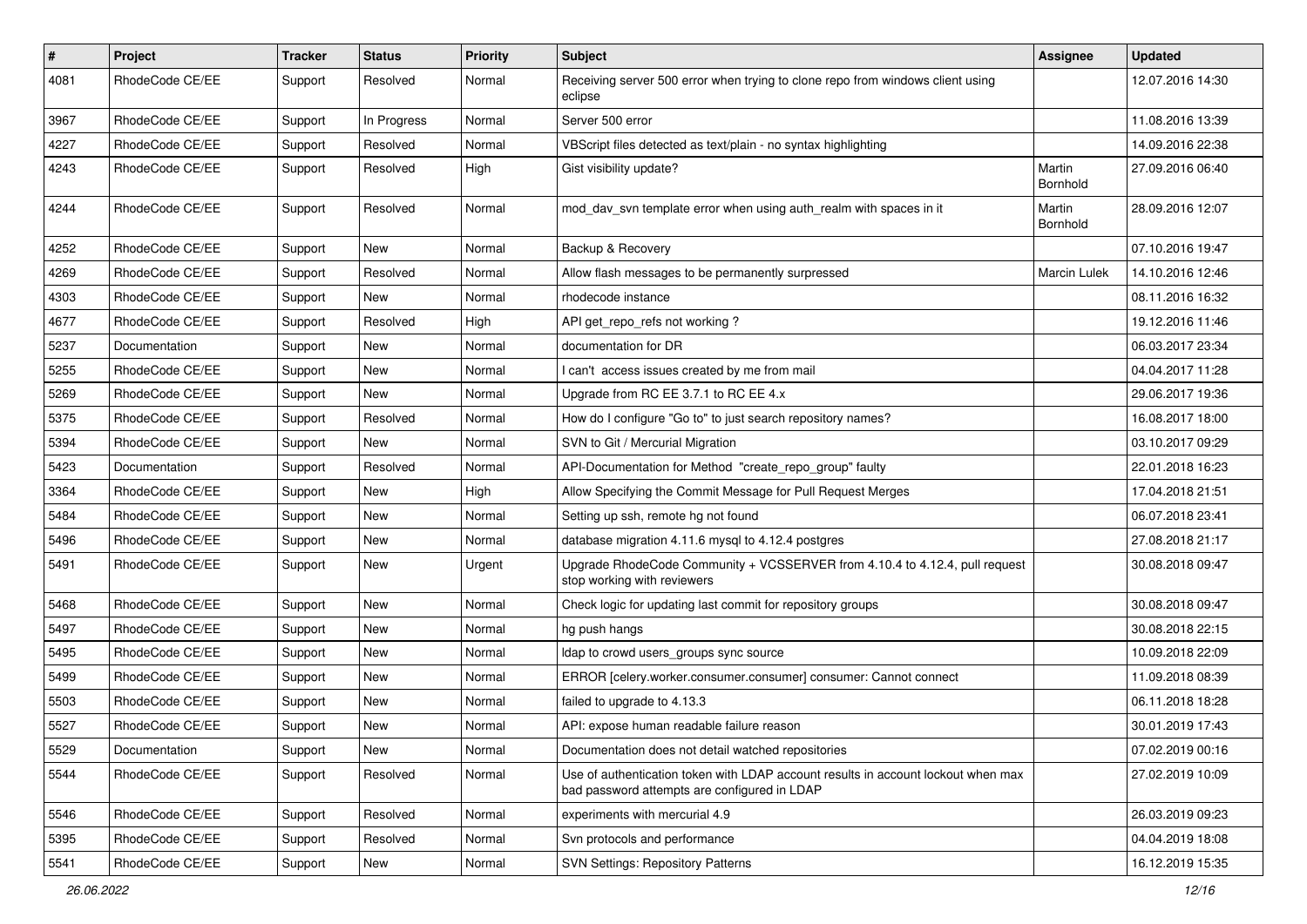| $\sharp$ | Project              | Tracker | <b>Status</b> | <b>Priority</b> | <b>Subject</b>                                                                                   | Assignee                     | <b>Updated</b>   |
|----------|----------------------|---------|---------------|-----------------|--------------------------------------------------------------------------------------------------|------------------------------|------------------|
| 5554     | RhodeCode CE/EE      | Support | Resolved      | Normal          | How to increase number of commits shown in pagination on dashboard and<br>changelog              |                              | 21.01.2020 02:08 |
| 5591     | Documentation        | Support | New           | Normal          | documentation typo                                                                               |                              | 04.02.2020 19:43 |
| 5593     | RhodeCode CE/EE      | Support | New           | Normal          | <b>SSH</b> connections                                                                           |                              | 17.02.2020 16:18 |
| 5609     | RhodeCode CE/EE      | Support | Resolved      | Normal          | Change git diff algorithm                                                                        |                              | 31.03.2020 22:08 |
| 5618     | RhodeCode CE/EE      | Support | New           | Normal          | Getting HTTP 502 Bad Gateway when trying to push (or clone) on a slow network                    |                              | 27.05.2020 21:56 |
| 5516     | RhodeCode CE/EE      | Support | Resolved      | High            | Cannot log into RhodeCode                                                                        | Thierry<br>Wynsdau           | 28.05.2020 20:28 |
| 5639     | RhodeCode CE/EE      | Support | New           | High            | 500 Internal Server Error   The server has either erred  after importing Database<br>from backup |                              | 22.11.2020 09:15 |
| 5677     | RhodeCode CE/EE      | Support | New           | Normal          | PR cross merge                                                                                   |                              | 28.01.2022 16:59 |
| 3333     | RhodeCode Tools      | Task    | New           | Normal          | Create rhodecode-tools backup command for backup of RhodeCode Enterprise                         |                              | 17.03.2016 12:43 |
| 3261     | RhodeCode CE/EE      | Task    | New           | Normal          | mousetrap.js bump to latest 1.5.X version                                                        |                              | 17.03.2016 12:52 |
| 3260     | RhodeCode CE/EE      | Task    | New           | Normal          | api: expose get_repo_node method                                                                 |                              | 17.03.2016 12:56 |
| 2944     | RhodeCode CE/EE      | Task    | New           | Normal          | Bump gunicorn to 19.4 version                                                                    |                              | 17.03.2016 12:58 |
| 3362     | RhodeCode CE/EE      | Task    | New           | Normal          | auth-plugins, indicate visually that plugin is turned on but NOT enabled                         |                              | 22.03.2016 19:03 |
| 3376     | RhodeCode CE/EE      | Task    | New           | Normal          | Repo action plugins                                                                              |                              | 24.03.2016 15:21 |
| 3377     | RhodeCode CE/EE      | Task    | New           | Normal          | extra fields types extensions                                                                    |                              | 24.03.2016 15:23 |
| 3484     | RhodeCode CE/EE      | Task    | <b>New</b>    | Normal          | oauth: reduce required permissions for 3rd party                                                 |                              | 13.04.2016 12:33 |
| 3239     | RhodeCode CE/EE      | Task    | Resolved      | Normal          | Catch all route for repo page or repo group page is always executing checks for<br>every page    |                              | 21.04.2016 11:30 |
| 3556     | RhodeCode CE/EE      | Task    | Resolved      | Normal          | Disable and rename initial repo scan flag                                                        | Marcin<br>Kuzminski<br>[CTO] | 22.04.2016 14:33 |
| 4052     | RhodeCode Appenlight | Task    | New           | Normal          | release fixes                                                                                    | <b>Marcin Lulek</b>          | 29.06.2016 12:14 |
| 682      | Documentation        | Task    | New           | Normal          | Error Msg guide                                                                                  | <b>Brian Butler</b>          | 01.07.2016 14:15 |
| 737      | Documentation        | Task    | New           | Normal          | What is an extra field and how do you add it?                                                    |                              | 01.07.2016 14:15 |
| 3092     | Documentation        | Task    | New           | Normal          | [RCE, ini] - doc available settings + check tender with Gemalto hacks                            | <b>Brian Butler</b>          | 01.07.2016 14:15 |
| 3093     | Documentation        | Task    | <b>New</b>    | Normal          | [API] - update hg/git update pr API. Auto updates PR on push                                     | <b>Brian Butler</b>          | 01.07.2016 14:15 |
| 2744     | RhodeCode CE/EE      | Task    | Resolved      | Normal          | Deprecating Internet Explorer                                                                    |                              | 06.07.2016 12:04 |
| 3504     | RhodeCode CE/EE      | Task    | In Progress   | Normal          | [routing] Move static assets under a common prefix                                               |                              | 19.07.2016 12:27 |
| 3454     | RhodeCode CE/EE      | Task    | Feedback      | Normal          | [ce/ee] visually differentiate the two editions                                                  | Marcin<br>Kuzminski<br>[CTO] | 10.08.2016 03:30 |
| 4163     | RhodeCode CE/EE      | Task    | New           | Normal          | [ce, ee] celery refactor + upgrade                                                               |                              | 15.08.2016 12:32 |
| 4147     | RhodeCode CE/EE      | Task    | New           | Normal          | [ce, ee, docs] Events documentation                                                              | Daniel D                     | 15.08.2016 12:33 |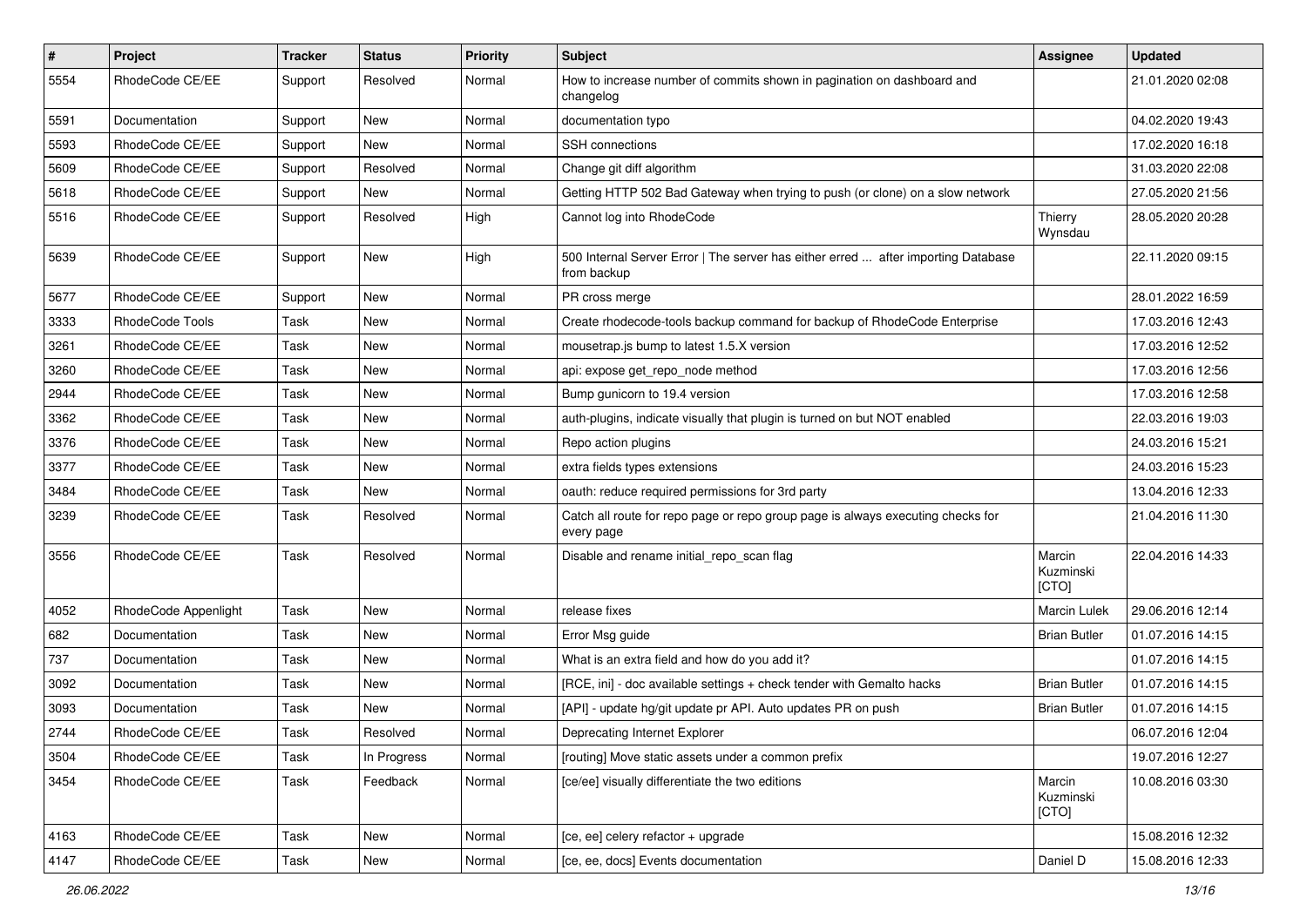| $\vert$ # | Project         | <b>Tracker</b> | <b>Status</b> | <b>Priority</b> | Subject                                                                                               | Assignee                            | <b>Updated</b>   |
|-----------|-----------------|----------------|---------------|-----------------|-------------------------------------------------------------------------------------------------------|-------------------------------------|------------------|
| 4180      | RhodeCode CE/EE | Task           | Resolved      | Normal          | integrations: possible limit the updates sent                                                         | Daniel D                            | 22.08.2016 12:22 |
| 4140      | RhodeCode CE/EE | Task           | Resolved      | Normal          | Check middleware chain status, and Verify that special middleware is catching<br>exceptions correctly |                                     | 23.08.2016 12:13 |
| 4202      | RhodeCode CE/EE | Task           | Resolved      | Normal          | Polish the 503.html page                                                                              | Daniel D                            | 30.08.2016 23:54 |
| 4181      | RhodeCode CE/EE | Task           | Resolved      | Normal          | Integrations: allow root repos only integrations                                                      | Daniel D                            | 31.08.2016 17:44 |
| 4216      | RhodeCode CE/EE | Task           | New           | Normal          | [ux, renderers] implement consistent rendering for text fields                                        |                                     | 06.09.2016 11:46 |
| 4153      | RhodeCode CE/EE | Task           | Resolved      | Normal          | Optimize readme fetching by changing the system of readme detection                                   | Johannes<br>Bornhold                | 09.09.2016 10:17 |
| 4151      | RhodeCode CE/EE | Task           | Resolved      | Normal          | [packaging] Subversion to current 1.9.X                                                               |                                     | 09.09.2016 10:18 |
| 4179      | RhodeCode CE/EE | Task           | New           | Normal          | [ce, ee] refine perms summary list                                                                    | Daniel D                            | 14.09.2016 12:09 |
| 4194      | RhodeCode CE/EE | Task           | Resolved      | Normal          | move svn http backend out of labs into a real VCS settings                                            | Lisa Quatmann                       | 14.09.2016 23:16 |
| 4203      | RhodeCode CE/EE | Task           | Resolved      | Normal          | Get rid of svn.proxy.parent_path_root, and replace it with reading storage location<br>from Database  | Martin<br>Bornhold                  | 22.09.2016 14:31 |
| 4238      | RhodeCode CE/EE | Task           | Resolved      | Normal          | default reviewers updates                                                                             | Daniel D                            | 06.10.2016 14:26 |
| 4237      | RhodeCode CE/EE | Task           | Resolved      | Normal          | Enable HTTP support                                                                                   | Martin<br>Bornhold                  | 12.10.2016 11:51 |
| 4108      | RhodeCode CE/EE | Task           | Resolved      | Normal          | Release 4.2.2                                                                                         |                                     | 14.10.2016 13:08 |
| 4245      | RhodeCode CE/EE | Task           | Resolved      | Normal          | Convert control command to use http mode by default                                                   | Marcin<br>Kuzminski<br>[CTO]        | 14.10.2016 16:13 |
| 4281      | RhodeCode CE/EE | Task           | Resolved      | Normal          | Fix docs on To `increase database performance`                                                        | Marcin<br>Kuzminski<br>[CTO]        | 18.10.2016 16:39 |
| 4282      | RhodeCode CE/EE | Task           | Resolved      | Normal          | Add inode limit together with disk usage                                                              | Marcin<br>Kuzminski<br><b>[CTO]</b> | 19.10.2016 12:18 |
| 4289      | RhodeCode CE/EE | Task           | <b>New</b>    | Low             | [ce, ee] clean up pygments lexer functions + handling                                                 | Daniel D                            | 21.10.2016 14:44 |
| 4297      | RhodeCode CE/EE | Task           | Resolved      | Normal          | redo the my-pull-requests page to use the datagrid                                                    | Marcin<br>Kuzminski<br>[CTO]        | 01.11.2016 09:31 |
| 4003      | RhodeCode CE/EE | Task           | Resolved      | Normal          | User personal repository groups improvements                                                          |                                     | 07.11.2016 16:12 |
| 4305      | RhodeCode CE/EE | Task           | Resolved      | Normal          | Meta-tagging could be excluded from limit                                                             |                                     | 09.11.2016 19:27 |
| 4251      | RhodeCode CE/EE | Task           | Feedback      | High            | [customer] Pull request with subrepos                                                                 | Martin<br>Bornhold                  | 10.11.2016 17:52 |
| 4311      | RhodeCode CE/EE | Task           | Resolved      | Normal          | Diffs feedback                                                                                        | Daniel D                            | 26.11.2016 14:10 |
| 4669      | RhodeCode CE/EE | Task           | <b>New</b>    | Normal          | disable pytest sugar on nix-build                                                                     |                                     | 01.12.2016 12:52 |
| 4666      | RhodeCode CE/EE | Task           | Resolved      | Normal          | Bump git and mercurial to latest versions                                                             |                                     | 02.12.2016 19:01 |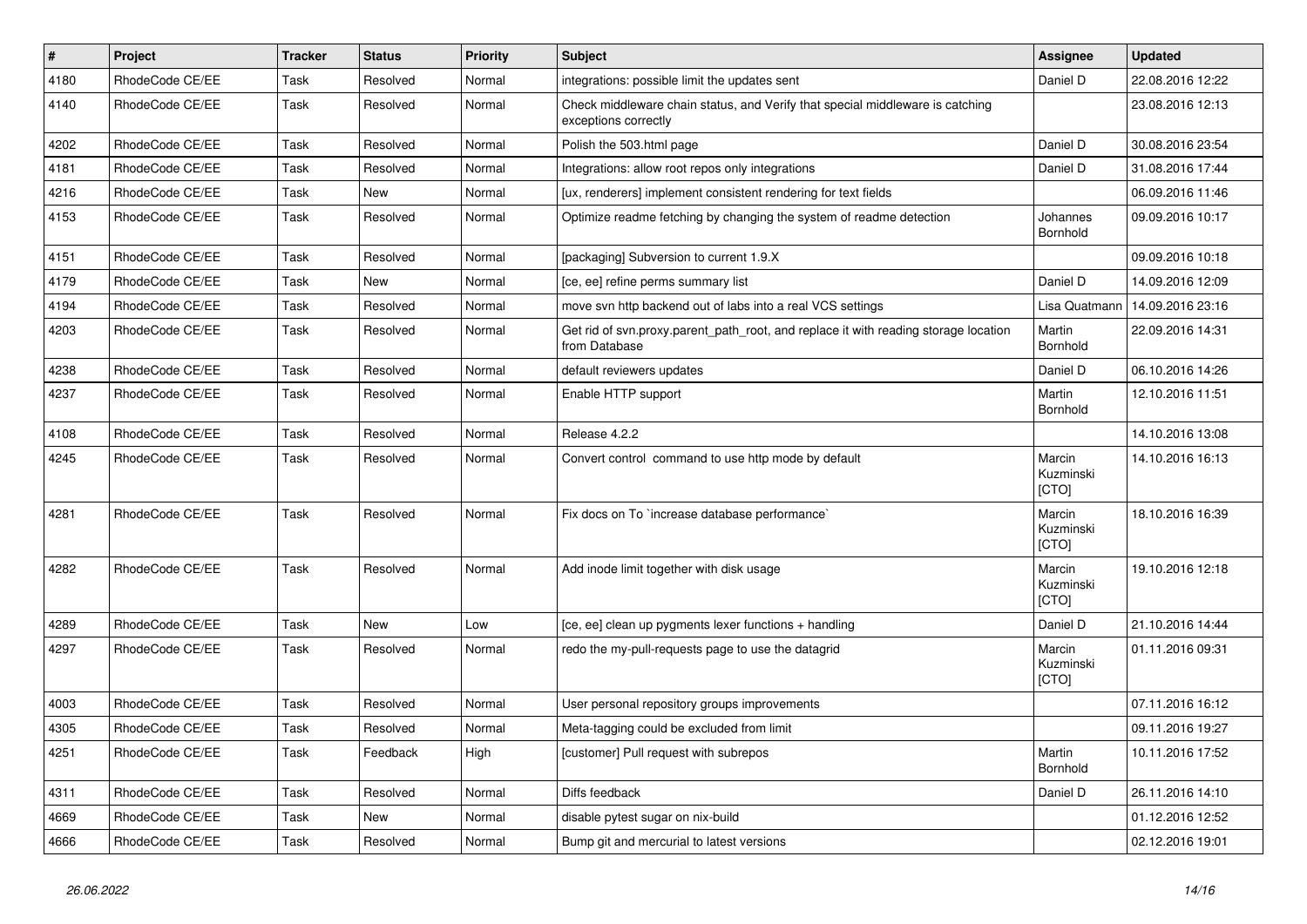| $\pmb{\#}$ | Project         | <b>Tracker</b> | <b>Status</b> | <b>Priority</b> | <b>Subject</b>                                                                                     | <b>Assignee</b>              | <b>Updated</b>   |
|------------|-----------------|----------------|---------------|-----------------|----------------------------------------------------------------------------------------------------|------------------------------|------------------|
| 4670       | RhodeCode CE/EE | Task           | Resolved      | Normal          | Release 4.5.1                                                                                      | Marcin<br>Kuzminski<br>[CTO] | 06.12.2016 21:13 |
| 4283       | RhodeCode CE/EE | Task           | Resolved      | Normal          | bump whoosh to 2.7.4 release                                                                       |                              | 13.12.2016 21:08 |
| 4678       | RhodeCode CE/EE | Task           | Resolved      | Normal          | Release 4.5.2                                                                                      |                              | 19.12.2016 17:32 |
| 5150       | RhodeCode CE/EE | Task           | Resolved      | Normal          | Password reset promts in my account should be hidden in accounts that are not of<br>type rhodecode | Marcin<br>Kuzminski<br>[CTO] | 02.01.2017 16:34 |
| 4259       | RhodeCode CE/EE | Task           | Resolved      | Low             | Events, create post-create-user event                                                              | Daniel D                     | 30.01.2017 20:11 |
| 5184       | RhodeCode CE/EE | Task           | Resolved      | Normal          | bump pyramid to 1.7.X                                                                              |                              | 06.02.2017 21:50 |
| 5198       | RhodeCode CE/EE | Task           | Resolved      | Normal          | remove pyro4 from enterprise                                                                       |                              | 07.02.2017 19:28 |
| 5201       | RhodeCode CE/EE | Task           | Resolved      | Normal          | API: implement describe-methods                                                                    |                              | 13.02.2017 15:57 |
| 5207       | RhodeCode CE/EE | Task           | Resolved      | Low             | Release 4.6.1                                                                                      |                              | 13.02.2017 18:04 |
| 5221       | RhodeCode CE/EE | Task           | Resolved      | Normal          | Missing comment type in emails                                                                     |                              | 19.02.2017 21:46 |
| 5235       | RhodeCode CE/EE | Task           | Resolved      | Normal          | relative image support                                                                             |                              | 10.03.2017 23:37 |
| 4235       | RhodeCode CE/EE | Task           | Resolved      | High            | Support GIT LFS server                                                                             |                              | 23.03.2017 17:24 |
| 5265       | RhodeCode CE/EE | Task           | Resolved      | Normal          | Enable phases support                                                                              |                              | 11.05.2017 11:10 |
| 5225       | RhodeCode CE/EE | Task           | Resolved      | Normal          | add tag of author/contribitor to comments                                                          |                              | 11.05.2017 11:10 |
| 4312       | RhodeCode CE/EE | Task           | <b>New</b>    | Normal          | Storage location changes                                                                           |                              | 11.07.2017 13:31 |
| 4234       | RhodeCode CE/EE | Task           | <b>New</b>    | Normal          | prepare and test RhodeCode VM image for AWS                                                        | <b>Marcin Lulek</b>          | 11.07.2017 13:32 |
| 4288       | RhodeCode CE/EE | Task           | Resolved      | Normal          | [ce, ee] unify controllers that use diffs                                                          | Daniel D                     | 02.08.2017 11:41 |
| 5343       | RhodeCode CE/EE | Task           | Resolved      | Normal          | SSH key management and SSH support                                                                 |                              | 18.08.2017 23:50 |
| 5203       | RhodeCode CE/EE | Task           | Resolved      | Normal          | optimise large repos speed                                                                         |                              | 08.09.2017 16:10 |
| 4299       | RhodeCode CE/EE | Task           | <b>New</b>    | Normal          | TEMPLATE repo groups                                                                               |                              | 22.09.2017 10:26 |
| 4051       | RhodeCode CE/EE | Task           | <b>New</b>    | Normal          | [ux, renderering] Consistent formatting on text fields.                                            |                              | 22.09.2017 10:27 |
| 4197       | RhodeCode CE/EE | Task           | New           | Normal          | [ce, ee] get list of users with their permissions to a repository                                  | Daniel D                     | 22.09.2017 10:30 |
| 5400       | RhodeCode CE/EE | Task           | New           | Normal          | User group - subgroup support                                                                      |                              | 06.11.2017 22:00 |
| 4169       | RhodeCode CE/EE | Task           | Resolved      | Normal          | re-architecture celery support                                                                     |                              | 17.11.2017 19:21 |
| 5404       | RhodeCode CE/EE | Task           | New           | Normal          | Add an option to detach review rules when deleting an user                                         |                              | 22.11.2017 11:23 |
| 5202       | RhodeCode CE/EE | Task           | Resolved      | Normal          | run git gc and git repack on GIT repos when we have a scheduler via celery in<br>pyramid           |                              | 04.12.2017 20:49 |
| 4246       | RhodeCode CE/EE | Task           | New           | Normal          | [ce, ee, vcs, git] add tests for annotated git tags                                                | Daniel D                     | 13.02.2018 18:03 |
| 5386       | RhodeCode CE/EE | Task           | Resolved      | Normal          | Increase security for Email Change                                                                 | Marcin<br>Kuzminski<br>[CTO] | 17.02.2018 17:29 |